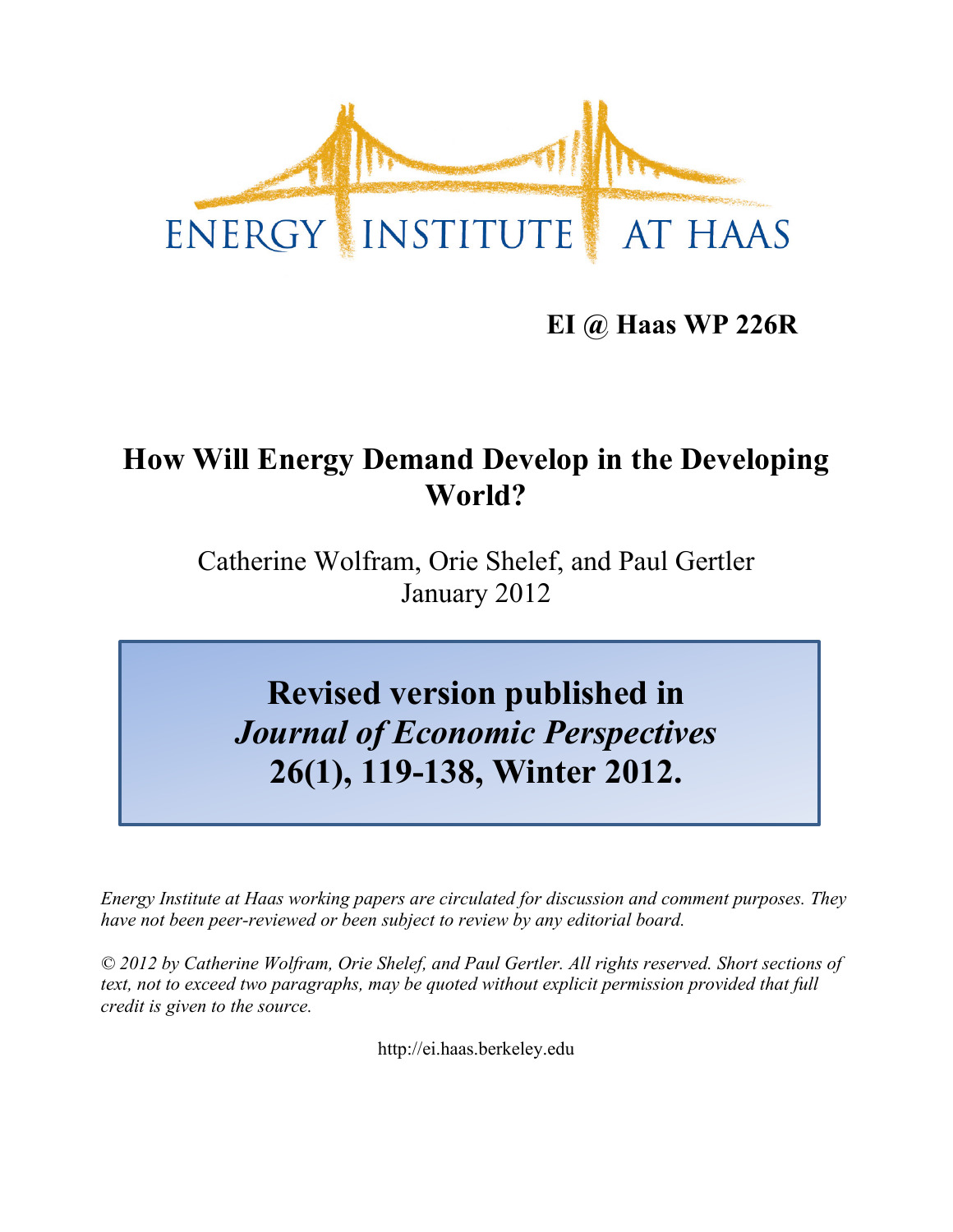# **How Will Energy Demand Develop in the Developing World?**

Catherine Wolfram, Orie Shelef, and Paul Gertler

January 2012

#### Abstract

Most of the medium-run growth in energy demand is forecast to come from the developing world, which consumed more total units of energy than the developed world in 2007. We argue that the main driver of the growth is likely to be increased incomes among the poor and near‐poor. We document that as households come out of poverty and join the middle class, they acquire appliances, such as refrigerators, and vehicles for the first time. These new goods require energy to use and energy to manufacture. The current forecasts for energy demand in the developing world may be understated because they do not accurately capture the dramatic increase in demand associated with poverty reduction.

 Catherine Wolfram is Associate Professor and Co‐Director of the Energy Institute, Orie Shelef is a doctoral candidate, and Paul Gertler is Li Ka Shing Professor, all at the Haas School of Business, University of California at Berkeley, Berkeley, California. Wolfram and Gertler are also Research Associates, National Bureau of Economic Research, Cambridge, Massachusetts. Their e-mail addresses are <wolfram@haas.berkeley.edu>, <orie\_shelef@haas.berkeley.edu>, and <gertler@haas.berkeley.edu>. The authors are grateful to Moshe Barach and Walter Graf for superb research assistance, to Hunt Allcott, Max Auffhammer, Randy Chugh, Lucas Davis, Taryn Dinkelman, Michael McNeil, Shaun McRae, Mushfiq Mobarak, Tim Taylor and Omar Romero‐Hernandez for useful comments and suggestions and to Anjini Kochar, Alex Rodriguez, Jean Roth and Terry Sicular for assistance accessing data.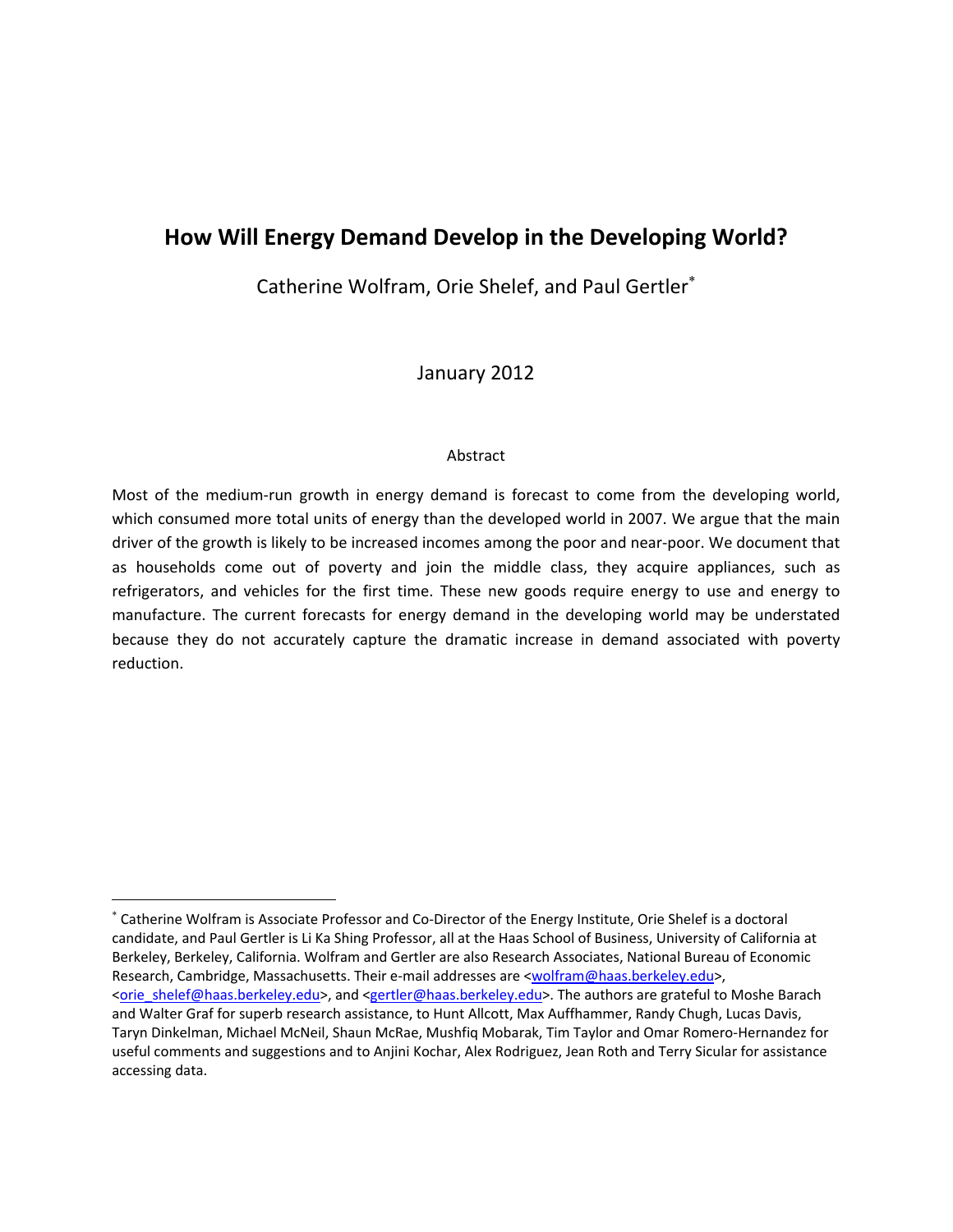Over the next 25 to 30 years, nearly all of the growth in energy demand, fossil fuel use, associated local pollution, and greenhouse gas emissions is forecast to come from the developing world. The Energy Information Administration (2010a, Table 1) reports that energy consumption in OECD and non‐OECD countries was roughly equal in 2007, but from 2007 to 2035, they forecast energy consumption in OECD countries to grow by 14 percent, and energy consumption in non‐OECD countries to grow by 84 percent.

This paper argues that the world's poor and near‐poor will play a major role in driving medium‐run growth in energy consumption. As the world economy expands and poor households' incomes rise, they are likely to get connected to the electricity grid, gain access to good roads, and purchase energy-using assets like appliances and vehicles for the first time. The energy needed to manufacture and use these new assets is likely to constitute a large portion of the growth in the demand for energy in the medium term. Also, vehicles and most appliances, such as refrigerators, are long‐lived durable goods, so increases along the extensive margin driven by first-time purchases of these assets will have substantial consequences for energy consumption and greenhouse gas emissions for some time.

More broadly, the relationship between economic growth and energy consumption in the developing world has been, and is likely to continue to be, heavily influenced by the extent to which that growth is "pro‐poor" – that is, by the extent to which growth improves the economic condition of those previously living in poverty. Further, we argue that the current forecasts for energy demand in the developing world, such as those reported in the first paragraph, may be understated because they do not accurately capture increased demand along the extensive margin.

#### **Trends in Energy Use in Developing Countries**

Figure 1 plots total energy use in the developed and developing worlds, using actual numbers from 1980 to 2008 and Energy Information Administration projections out to 2035. Total energy includes consumption from the residential, industrial, commercial, and transportation sectors from different primary sources, including petroleum, natural gas, and coal, and electricity generated from the same fossil fuels, nuclear, hydro, geothermal, solar, wind, and biomass. The solid lines, plotting the actual numbers, demonstrate that energy consumption in the developing world overtook the developed world recently. In part this reflects accelerating growth in developing world energy consumption in the most recent ten to fifteen years.

The squares and triangles plot the Energy Information Administration's forecasts for how energy use will evolve, demonstrating that much of the growth is expected to be in the developing world. By 2035 developing world demand will be almost two times as high as developed world demand. Other organizations offer similar forecasts. The International Energy Agency (2010, Table 2.3) projects compound annual growth in non‐OECD countries' energy demand of 2.0 percent through 2030, compared with the Energy Information Administration's (2010a, Table 1) projected compound annual growth of 2.2 percent through 2035.

Macro‐level energy‐demand forecasts are difficult to develop and inherently uncertain, but they are also critical for future planning by energy producers, firms that rely on energy as an input, and scientists and others interested in understanding the possible range of increased greenhouse gases in the atmosphere.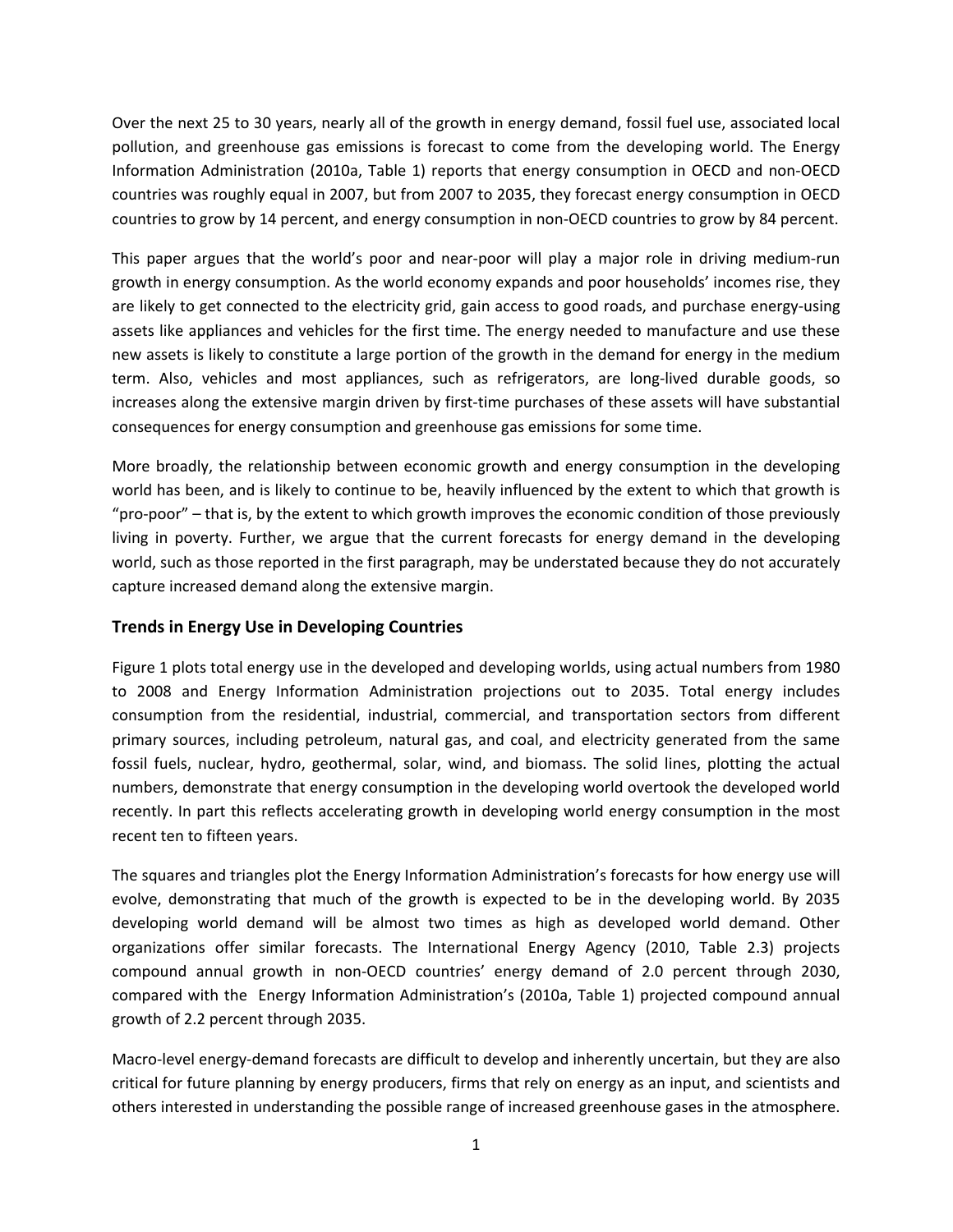Underestimates can lead to underinvestment in energy production capacity, shortages and price spikes and misunderstandings about both total future greenhouse gas emissions as well as country‐specific emissions trajectories.

It is worth considering several benchmarks for the Energy Information Administration's projections. The dashed lines in Figure 1 provide one reference point. They represent extrapolations of the linear trends from 2002 to 2008 in the developing and developed worlds. These indicate that the Energy Information Administration projects the developed world will follow the linear trend while the developing world will grow more slowly than it has recently.

As a second reference point, consider a very crude forecasting exercise. Dividing 2008 energy consumption, as reflected in Figure 1, by total population, the developed world consumed 202 million BTU per person and the developing world consumed 47. If every person in the developing world increased energy use to the 2008 level of the developed world, developing world energy use would quadruple. Though this calculation is substantially higher than the Energy Information Administration's forecast, it could underestimate the potential growth in energy demand for several reasons. For one, it ignores population growth. It also likely understates the current gap between energy use in the developed and developing worlds, because a certain share of the energy currently used in the developing world is to produce goods for export to developed world consumers. There are certainly reasons why this exercise could over-estimate energy use as it is highly unlikely that every single person in the developing world will achieve the level of consumption of the average person in the developed world by 2035. Also, it is possible that future energy use will be more efficient than it is currently.

As this projection suggests, however, understanding the growth in energy demand involves understanding the process by which developing world consumers evolve into developed world consumers, which we turn to next. $1$ 

# **Household‐Level Energy Use**

The economics profession has recognized for some time that household energy demand is driven as much by ownership of energy-using assets such as refrigerators and vehicles as by their usage (Dubin and McFadden 1984). Developing countries have recently experienced tremendous growth in sales of these energy‐using assets. For example, in India there were 600,000 new vehicles sold in 2003, compared to 2,300,000 new vehicles sold in 2010 (Chugh, 2011). Similarly, in urban China there were 8 air conditioning units for every 100 households in 1995, and by 2009, there were 106 units for every 100 households (Auffhammer, 2011). This seems to mirror a general trend seen throughout the developing world: as households come out of poverty and enter the middle class, they purchase new assets, many of which use substantial amounts of energy.

#### *Household appliance and vehicle holdings by income level: cross‐sectional evidence*

<sup>&</sup>lt;sup>1</sup> Several papers have used country-level data and time series models to test for convergence in CO<sub>2</sub> emissions (see, e.g., Strazicich and List, 2003; Aldy, 2006; and Barassi, Cole and Elliot, 2011). Results are mixed, but generally suggest some convergence in emission rates among OECD countries but not worldwide.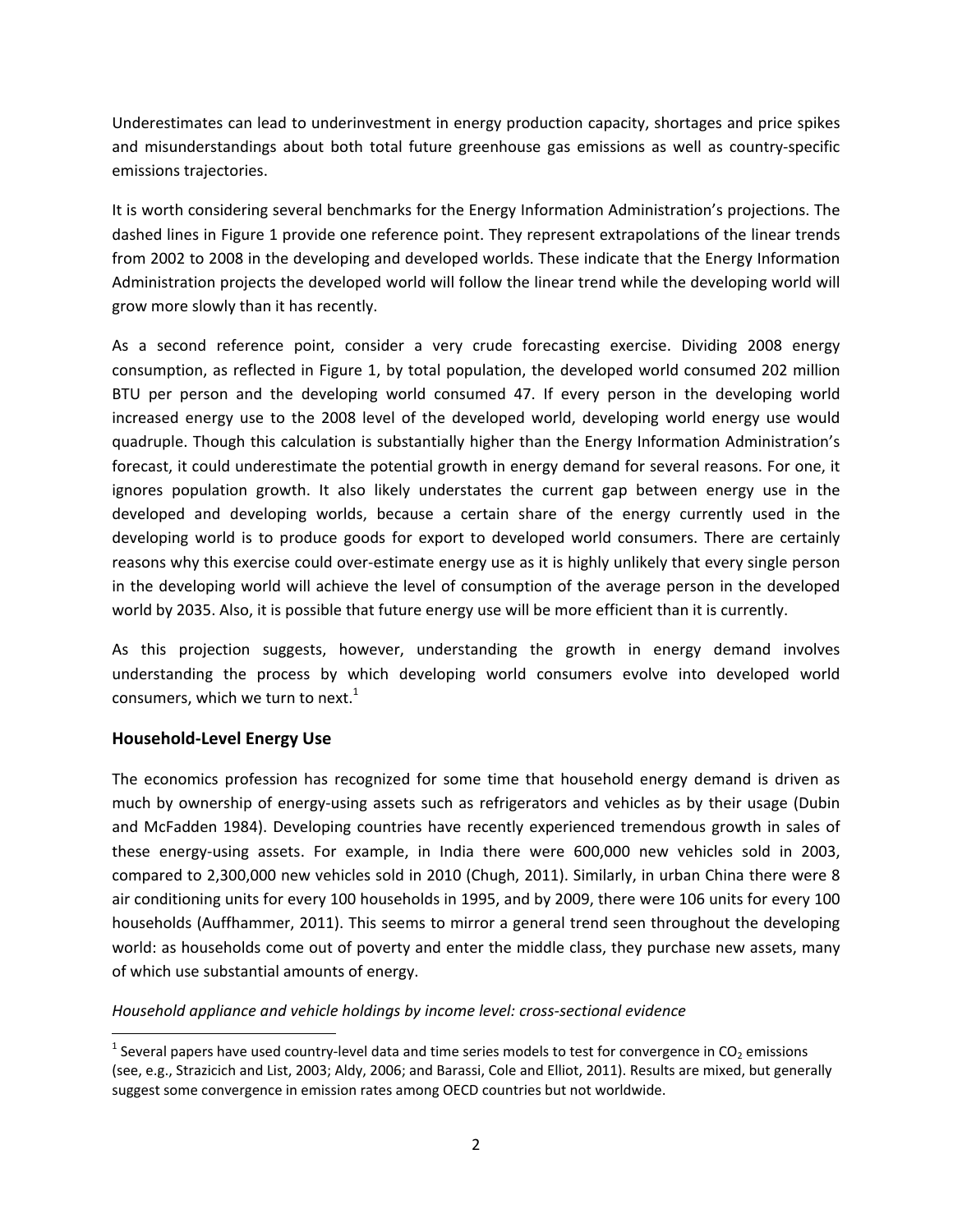To document this trend, we have assembled household‐level survey data on appliance and vehicle ownership in several large developing countries, including China, India, Brazil, Indonesia, Mexico, and most of sub‐Saharan Africa. The data are described more fully in the online Data Appendix. As a generic category, appliances can include fans, air conditioners, washing machines, water heaters, blenders, irons, televisions, and more. Vehicles can include scooters, motorcycles, cars and trucks. Our analysis focuses on refrigerators and cars, which are the two assets most consistently included in household‐ level surveys. Also, refrigerators are one of the first assets, after a television that a typical low‐income household acquires. Moreover, the basic household decision-making that drives refrigerator and vehicle purchases applies to a range of other expensive, durable, energy-using assets. Finally, refrigerators and vehicles account for a significant share of developing world residential energy consumption. For example, refrigerators in China account for nearly 30 percent of residential electricity demand, or 15 percent of total residential energy demand.<sup>2</sup>

For most countries, we also use the surveys to measure each household's annual consumption expenditures as a measure of its overall well‐being. We use household expenditures and not income for two reasons. First, data on expenditures are more reliable than data on income, particularly for households at the low end of the distribution who may have substantial informal and nonmonetary income sources. Second, if consumers smooth consumption either over their lifetime or across households (within extended families, for example), expenditures provide a better representation of household well‐being. For Brazil, we use household income, because that country's survey does not include a comprehensive measure of consumption.

As an example, Figure 2 plots the relationship between annual household expenditures and refrigerator and vehicle ownership in Mexico in 2000.<sup>3</sup> The distinctive S-shaped pattern that emerges is pervasive across our datasets and has been identified by others plotting country-level vehicle ownership against GDP (Dargay, Gately and Sommer, 2007; Dargay and Gately, 1999). For the approximately 10 percent of the Mexican households that consume less than 8,000 pesos per person per year, refrigerator and especially vehicle ownership are uncommon. Also, the relatively flat slope of both the refrigerator and the vehicle lines on the left quarter of the figure suggest that there are not large differences in refrigerator or vehicle holdings even for low‐income households whose total expenditures differ by a factor of two or more. Both curves reach an inflection point and become much more steeply sloped at the middle of the expenditure distribution. At the high end, the curves flatten out, suggesting that above a certain threshold, cross‐household differences in expenditures, measuring lifetime income, do not drive refrigerator or vehicle purchase decisions. Refrigerators in Mexico in particular appear to reach a saturation point. The main focus of our analysis is the inflection point to the left of the graph. While the

 <sup>2</sup> Household refrigerators in China consumed approximately 145 TWh of electricity in 2009 (Zhou et al., 2011; personal communication) while total residential electricity was 490 TWh (National Bureau of Statistics, 2010).

Electricity comprises 50 percent of residential energy consumption (Ni, 2009).<br><sup>3</sup> Data from 1992 to 2008 show similar patterns, although there has been rapid growth in refrigerator ownership at the low end of the income distribution, particularly for refrigerators, so the S-shape is slightly more compressed in recent years.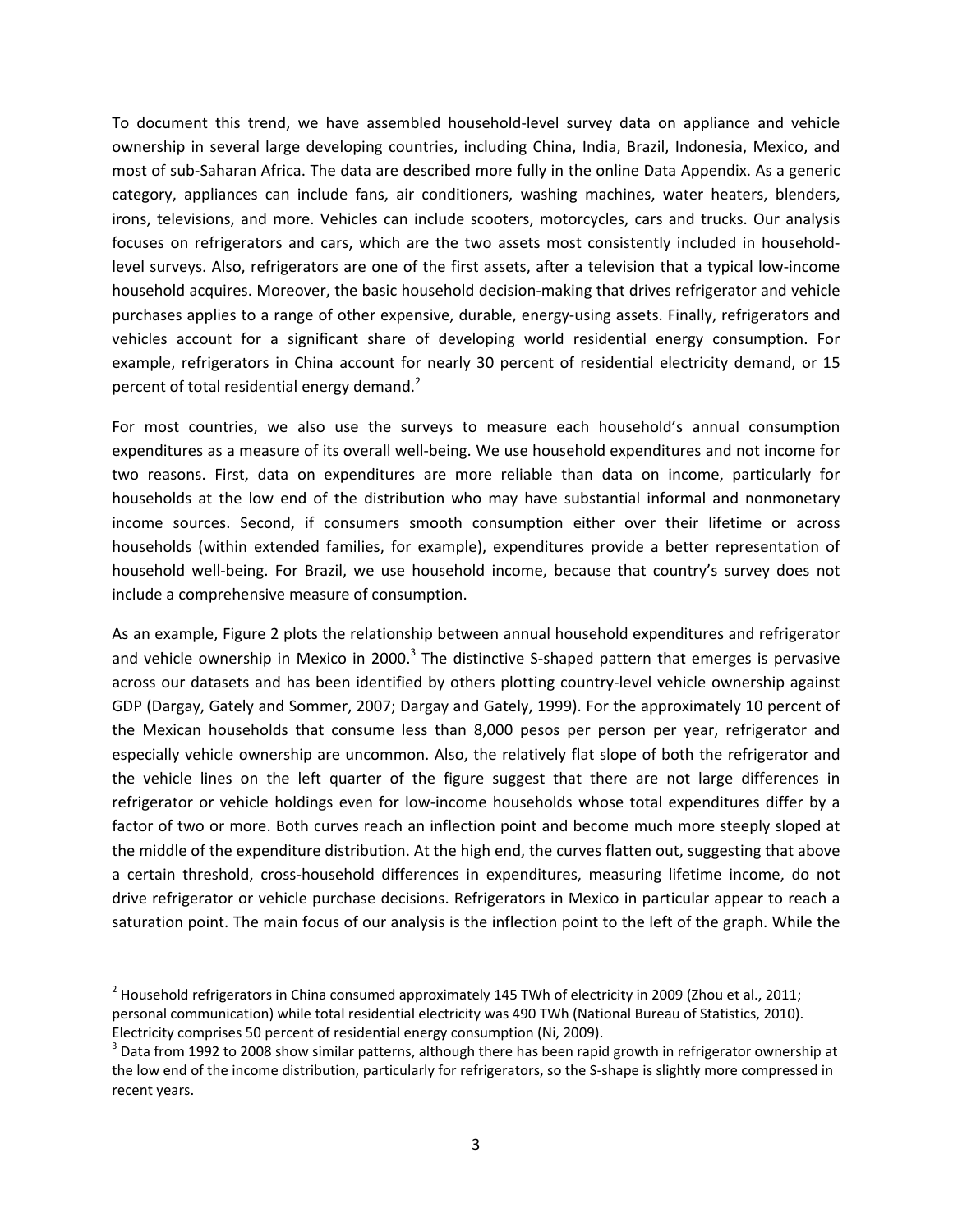data in Figure 2 are cross‐sectional and should not be interpreted as causal, they do suggest that as households rise out of poverty, many of them become first-time purchasers of energy-using assets.

### *Conceptual framework*

Early work such as Farrell (1954) *assumed* an S‐shaped relationship between income and share of households with an asset in a model based on a log-normal distribution of "acquisition thresholds." Gertler, Shelef, Wolfram and Fuchs (2011) derive the S-shaped curve by modeling the appliance or vehicle acquisition decision and adding features that we argue are especially relevant in the developing world. The basic logic is straightforward. Households face a choice between consuming a divisible good with decreasing marginal utility (such as food) and an indivisible appliance that provides a fixed utility. As household income increases, the utility from increased consumption of the divisible good declines and, the probability that the household's utility from the appliance exceeds the utility from forgone food increases. Under reasonable assumptions on the distribution of appliance or vehicle valuations, this generates an S‐shaped ownership curve.

Further, most energy-using assets are expensive and most low-income households in the developing world are credit-constrained.<sup>4</sup> As a result, a household does not make a period-by-period choice of whether to own an asset effectively by renting it, as is assumed in much of the developed-market literature. Instead, the household must save to acquire the asset, which delays the asset acquisition to a higher income than would be suggested by the rental model. Because lower-income households are less able to self-finance, this delay is bigger at lower income level and the resulting S-curve becomes steeper. Also, if households are self‐financing through savings, we show that growth in income, and not just current income, will affect asset acquisition (Gertler, Shelef, Wolfram and Fuchs, 2011).

# *Household appliance holdings by income level: evidence over time*

Though an S‐shaped ownership curve is reflected in the cross‐section and consistent with theory, it is possible that there are other relevant variables that are correlated with both income and a household's value for a refrigerator or vehicle, which would suggest the simple plots like Figure 2 are misleading. One obvious candidate is access to electricity or roads. Electrification rates in Mexico are about 98 percent, so that is unlikely to explain the refrigerator patterns. Still, the inflection point could reflect households from different regions, with the ones on the very left of the curve from cultures that place low value on refrigerated food or where communal assets are often shared. However, several additional facts suggest that such explanations play a relatively minor role compared to income.

One piece of evidence against the omitted variable hypothesis comes from our own work in Mexico. We use the income variation created by the conditional cash transfer program Oportunidades to examine appliance acquisition patterns (Gertler, Shelef, Wolfram and Fuchs, 2011). Each household's transfer

 $4$  A number of papers have noted the credit constraints on low-income households in the developing world, including Banerjee and Newman (1993), Aghion and Bolton (1997), Lindh and Ohlsson (1998), Lloyd‐Ellis and Bernhardt (2000), Banerjee (2004), and de Mel, McKenzie, and Woodruff (2008).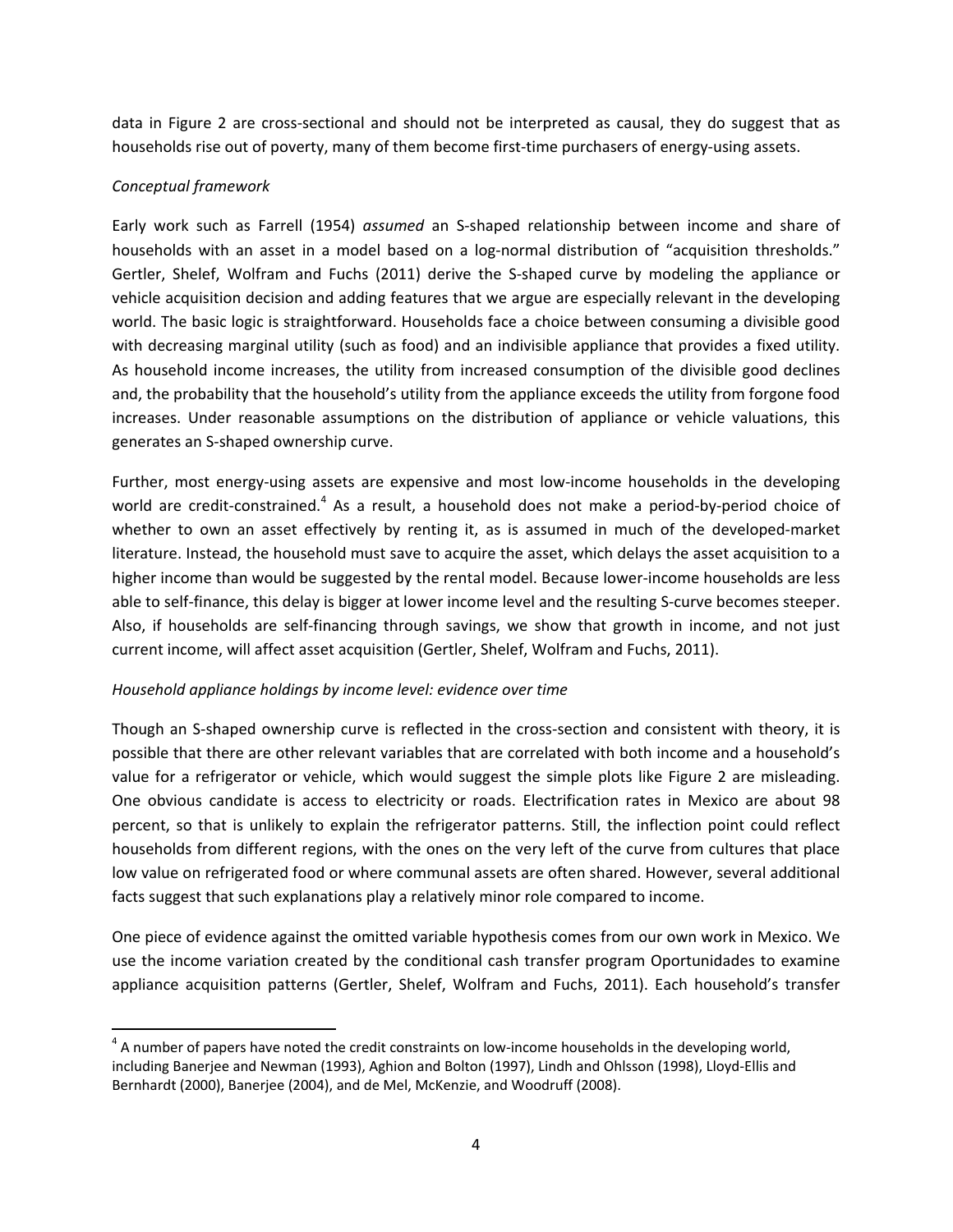payment was set according to a nonlinear function of the age and gender of children. Also, villages were randomly assigned to either the treatment or control group, and households in treated villages began receiving transfers 18 months before households in the control villages. We argue that the resulting cross‐ and within‐household variation in transfers is exogenous to other factors likely to determine appliance acquisitions. In that paper, we develop three predictions on asset acquisition that follow from the interplay between decreasing marginal utility from other goods and credit constraints and find evidence consistent with each of them.

To confirm that the relationship we found among poor Mexicans matches a broader swath of the developing world, we use data from household expenditure surveys from several large developing countries. We use what Deaton (1986) calls a "pseudo‐panel data approach," in which we analyze households at the same quartile of the income distribution over time. This approach controls for any time‐invariant omitted variables that are correlated with both asset valuations and location in the income distribution. For simplicity, in Table 1 we group the middle two quartiles. For each country, the "Annual Acquisitions" column reports the share of households that acquired refrigerators or vehicles between the baseline and final year, based on a linear interpolation. In other words, by 2009, 84 percent of the households in the bottom expenditure quartile in Brazil owned refrigerators, reflecting a 44 percentage point increase over the 17‐year period. The data reported in the table reflect almost 4 billion people, a sizeable share of the developing world.

The first three rows of Table 1 clearly suggest that in Brazil, Mexico, and urban China, growth in refrigerator ownership at the lower end of the income distribution was faster than growth at the higher end, which is consistent with the S-shaped pattern. The next row, for rural China, depicts slower growth at the low end of the income distribution. Poor households in rural China, however, were much poorer than their counterparts in Brazil, Mexico or urban China and began in the 1990s with many fewer refrigerators per household. This suggests that most poor rural Chinese households were to the left of the inflection point in the S‐curve. Households in the middle and upper parts of the distribution acquired refrigerators more rapidly, consistent with being located on the middle of the S-curve. Refrigerator acquisitions in India and Indonesia follow the same pattern as rural China, as do vehicle acquisitions in Mexico, urban China, India and Indonesia.

The data we have for Africa come from Demographic and Health Surveys (DHS) performed by the U.S. AID, which do not include data on household income or consumption, so we cannot break out the ownership rates by income quartile. We aggregate baseline ownership and growth rates for every country in sub‐Saharan Africa with more than one DHS survey that identifies asset ownership. In all, the sub‐Saharan Africa data cover approximately 500 million people. The numbers suggest that very few households in the region own refrigerators or vehicles, and growth in ownership has been languid. The big step toward ownership of these assets is yet to arrive in most of sub‐Saharan Africa.

#### *Household energy expenditures by income level*

The patterns for appliances and vehicles strongly suggest that energy use will grow more quickly for households coming out of poverty than for households further up the income distribution. To verify this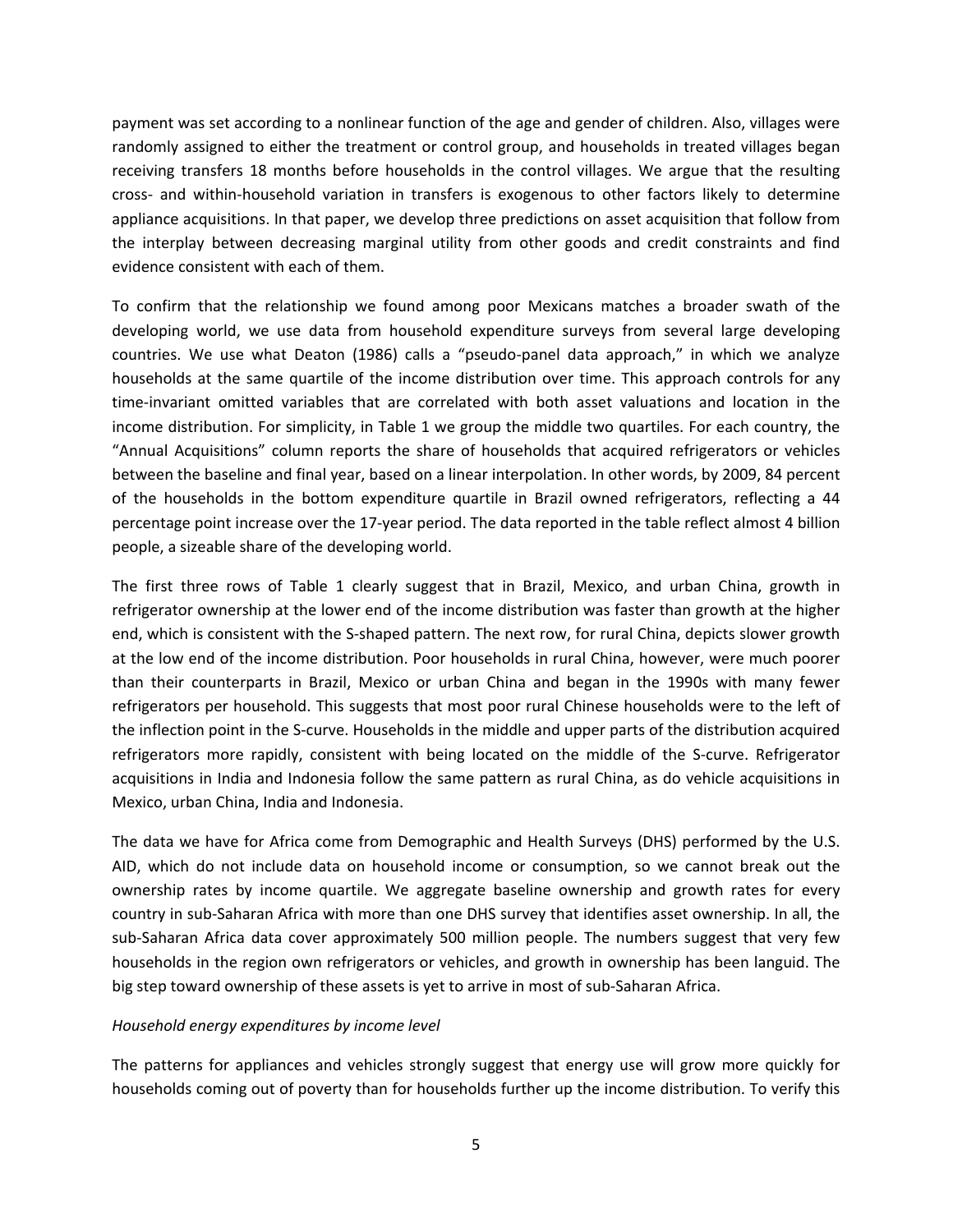interpretation, we examined patterns in household energy expenditures by consumption quartile. Unfortunately, very few of the household expenditure surveys other than Mexico consistently ask households about electricity or other forms of energy expenditures. However, the data for Mexico clearly shows that per capita electricity expenditures grew much more quickly for the average household in the lowest income quartile than for the average household in the middle or top quartile. Between 1996 and 2008, electricity expenditures doubled for households at the low end and only grew by 50 percent for households with higher expenditures.

These results are not driven by changes in the number of household members across quartile: similar patterns emerge if we look at expenditures per household. In addition, these trends do not appear driven by changes in relative prices. Over the early part of the sample, through 2002, prices did rise more slowly for high‐volume users than for low‐volume users and use is correlated with income. In the later part of the sample, however, prices rose more slowly for low‐volume users, and this is the period when expenditures deviated most dramatically between the two groups. This suggests that the differences across quartiles in the later part of the sample if anything understate different growth rates in consumption.

#### **Electrification**

While the household-level data suggest the potential for rapid adoption of energy-using assets as incomes rise in the developing world, several important decisions are out of households' control. The utility a household derives from a car or refrigerator depend heavily – in the case of a refrigerator almost entirely – on whether the household has access to good roads or a reliable electricity source. This section will focus on electrification rates across countries, although it would be interesting to perform a similar analysis for roads or other components of the energy infrastructure, including natural gas pipelines and gasoline refueling stations.

More than one in five people worldwide—approximately 1.5 billion people— live without electricity in their homes. Understanding where these people are, and the process by which they gain access to modern energy, is crucial to understanding the growth in energy consumption in the developing world.

Table 2 documents the ten countries where the largest numbers of people live without electricity. Though methodologies for determining electrification vary by country, they appear to capture all households with access to electricity whether or not they pay for it. Sub-Saharan Africa is relatively underrepresented in this ranking because it is divided into many smaller countries. Across the region, the majority of the people (71 percent) live without electricity. This is certainly related to the low refrigerator penetration we discussed above. It is also notable that Brazil and China are *not* listed in Table 2. Brazil, despite its large population and vast territory has only 8 million people living without electricity, and China has only 11 million living without electricity even though it has seven times the population of Brazil.

Both the Chinese and Brazilian governments have overseen significant electrification efforts. For example, Brazil's rural electrification program *Luz para Todos*, is on track to connect 10 million individuals through approximately \$7 billion in grid expansion, at a cost of \$3,500 per connection. Brazil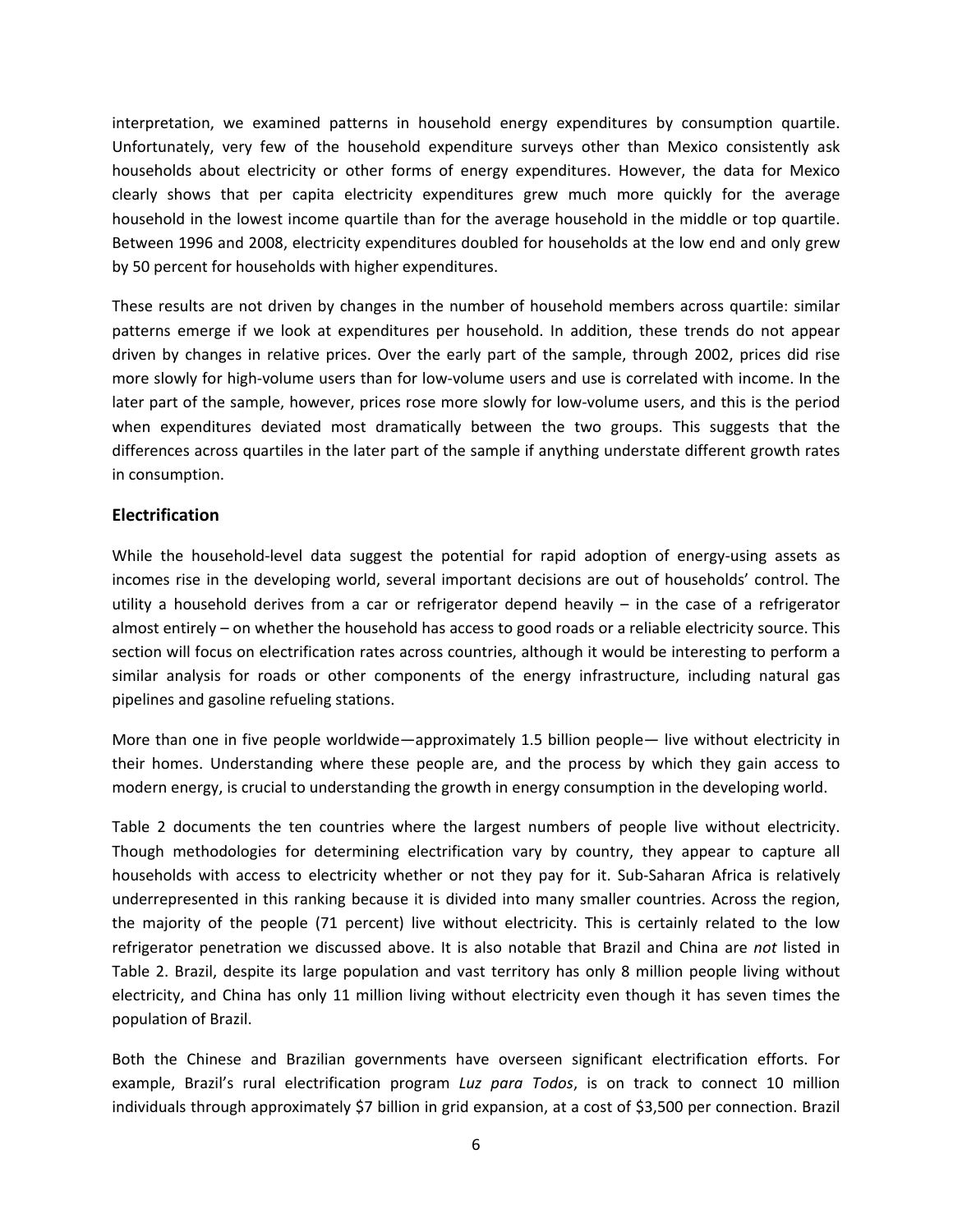relies on large hydroelectric power stations to provide more than 70 percent of the country's electricity and it currently has excess generating capacity. As a result, its expansion has been relatively inexpensive (Niez, 2010). Except in the most remote locations, electrification requires only extension of and connection to the integrated power grid.

China, in contrast, spent approximately \$50 billion on its recent electricity grid development in addition to unspecified loans through state‐controlled banks. An estimated 300 million people were connected to the grid as a result. In order to provide additional people with electricity, China needed to develop both additional power generation—primarily coal and distributed small hydroelectric generation—as well as build the corresponding electrical grid. On the other hand, the long history of electrification efforts (since at least 1949) had left many in China with some access to power, although the grid was unreliable, unsafe, and inefficient. Indeed, as access is nearly universal, China's recent efforts have focused on quality improvements (Niez, 2010). It is worth noting that Elvidge et al. (2011) use satellite images of night lighting to estimate that only about 80 percent of Chinese households use lights that are visible outdoors. They posit that one possibility for the discrepancy between their finding and official statistics is overestimation of the official electrification rate. However, on the ground studies (for example, UN‐ Energy, 2003) estimate higher electrification rates in exactly the regions where Elvidge et al. find the least electrification. It is possible that satellite images do not pick up light from the poor, who have low electricity quality and limited, dim light sources.

# *Cross‐country correlates with electrification*

Contrast China's high electrification rate of nearly 100 percent with India's comparatively low rate of about 65 percent. China does have higher per capita GDP than India, but this does not explain the difference. In fact, among the countries with close to complete electrification, China has nearly the lowest GDP per capita. One conjecture is that the strong authoritarian government in China has facilitated infrastructure roll‐out, whereas more democratic India has been less successful devoting resources to electrification. Indeed, the International Energy Administration notes that the success of both Brazil and China's electrification programs result from strong political will and sufficient funding (Niez, 2010).

To explore the patterns across the developing world, Table 3 describes the relationship between electrification rates and a series of variables. Each row reports results from a separate linear regression that we estimated on a set of developing countries. The dependent variable is the country's electrification rate.<sup>5</sup> In each regression, per capita GDP is one explanatory variable, and then in all rows except the first one, we add a second explanatory variable. While we certainly will not interpret the coefficients in these simple cross‐sectional regressions as causal, they help identify factors consistently correlated with electrification across countries.

 $<sup>5</sup>$  Results are very similar if we use a log-odds ratio as the dependent variable or if we estimate each specification</sup> on the set of 44 countries for which we have all 10 explanatory variables.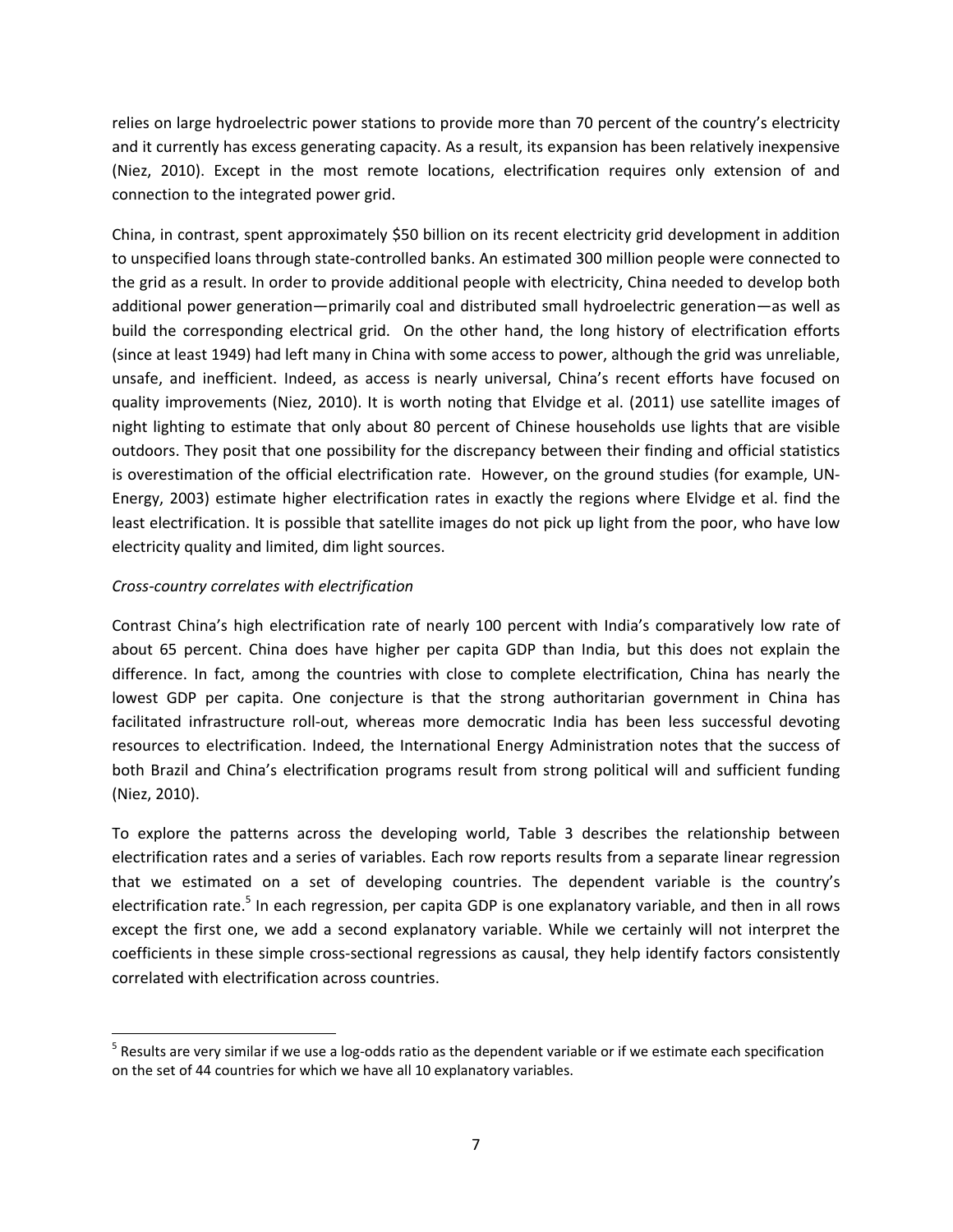Table 3 reflects several interesting relationships. As expected, per capita GDP is highly correlated with electrification rates in all of the specifications. Contrary to what the China-India comparison might suggest, however, governance does not appear correlated with electrification rates: neither the coefficient on a government's Polity rating (a measure of governance ranging from hereditary monarchy at one end to consolidated democracy at the other end) nor the corruption measure from World Bank (using survey data) are statistically significant. Other factors one might have thought important are also insignificant, including natural resource endowments and urbanization. Financial openness has the opposite sign from what we would expect—that is, greater openness is correlated with a lower rate of electrification. However, this finding is not robust across various alternative specifications, and could reflect that this measure captures countries with large natural resource rents that are not invested in infrastructure. (Eight of the ten countries with the highest financial openness have significant oil revenues, much of which they may have invested abroad.)

However, one factor that appears important is the income distribution within a country. While the coefficient on the Gini coefficient is not statistically significant, the coefficient on change in poverty gap is significantly negative, suggesting that recent reductions in poverty levels are also correlated with electrification. The poverty gap measures the amount of money that would be required to lift the income of households below the poverty line to the poverty line. So, for two countries with the same per capita GDP, the one with a higher poverty gap has lower electrification. These results suggest that the share of the population moving up and out of poverty is, together with high incomes, the most important correlate with electrification. Although poverty is correlated with less electrification, causality may run in both directions: not only does a lower level of income reduce demand for electricity, but researchers like Lipscomb, Mobarak and Barhan (2011) suggest that electrification may help reduce poverty.

#### **Micro Foundations of Macro Energy Trends**

We have focused thus far on understanding household-level energy use, but can the household-level patterns in asset adoption and electrification help explain the recent growth in energy consumption in the developing world? We suspect they do, based on both deductive and empirical insights.

As a starting point, Table 4 summarizes energy use by sector for developing and developed countries, along with some additional perspective from the U.S. economy. The residential sector accounts for over 20 percent of all energy used in the United States, but only about 15 percent in the developing world. There are several potential explanations for this pattern. One possibility, for example, is that industry in the developing world is supplying U.S. and other developed world consumers. However, the proportions of energy used by households are certainly consistent with the hypothesis that economic growth will lead to large gains in residential sector energy use as households coming out of poverty purchase energy using assets. The share of energy consumed in the transport sector is also higher in the developed world, and personal vehicles account for a large part of this consumption. For example cars account for 48 percent of the energy used in transportation, in the European Union (ADEME /IEEA, Bosseboeuf, Lapillonne, Eichhammer, Boonekamp , 2007). Again, the share of households with vehicles is likely to rise quickly as poverty falls in low‐income countries.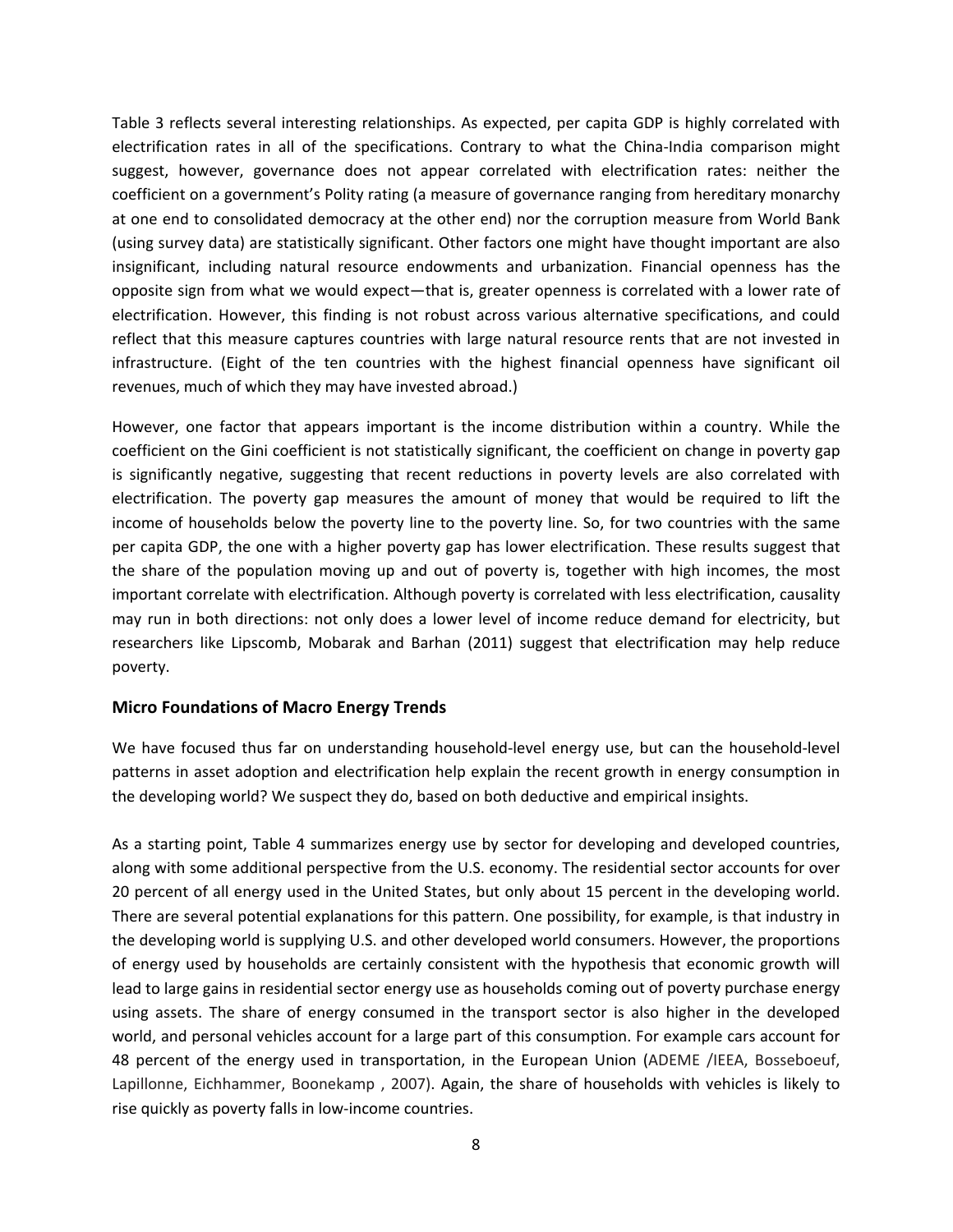Still, the residential sector accounts for less than a quarter of total energy demand, even in the U.S., so, on its face, it may seem implausible to attempt to explain total energy demand with residential consumption. But, while we have focused on refrigerators and vehicles as convenient devices to describe a consistent adoption pattern across countries, the basic principles we have identified likely apply to other durable assets. And, at some level, nearly all commercial and industrial processes are at least indirectly supplying consumer demand. So, as more consumers buy refrigerators and air conditioners as well as cell phones and other electronics, local industry will use more energy to produce at least part of the value‐chain and the commercial sector will grow to supply them.

A growing literature within environmental engineering measures the life‐cycle energy and greenhouse gas emissions from different consumer actions. One approach is to use an input‐output model to describe the industries that supply, for instance, appliance manufacturers and then look at the energy intensity of the sum of the inputs. Evidence from this literature suggests that about ten percent of the energy used by a refrigerator over its lifetime is used in manufacturing. Since the same estimates assume that refrigerators last for fifteen years, in the period when a large number of people are *acquiring* refrigerators for the first time, the energy from manufacturing the refrigerator, as well as from making the steel, plastic and refrigerants that it contains, will represent a substantial portion of the refrigerator's energy use.

One environmental engineering paper documents the relationship between household income and life‐ cycle greenhouse gas emissions associated with U.S. households' consumption (Jones and Kammen, 2011). While they consider greenhouse gas emissions and not energy use, their analysis indicates an S‐ shaped relationship between income and induced greenhouse gas emissions, meaning that at the low end of the income distribution, greenhouse gas emissions rise slowly with income, rise quickly at middle incomes and rise slowly again at high incomes. We suspect this relationship would be even more pronounced for consumers in the developing world where the consumption bundles differ more between the poor and the wealthy, but this remains to be explored.

Empirically, our previous work demonstrates that the relationship between a country's energy demand and income varies substantially across the developing world. We have estimated the relationship between the log of per capita energy consumption (total consumption, across all sectors) and log of GDP per capita using a panel data set with 37 developing countries over a 27‐year period from 1980‐2006 (Gertler, Shelef, Wolfram, and Fuchs, 2011). We include country fixed effects to control for any differences in the cost of producing energy or fixed differences in the demand for energy-for instance, those driven by weather. We also estimate year fixed effects to control for common price or technological shocks. We show that the coefficient on the log of GDP is considerably larger for countries with pro-poor growth. Our estimates suggest that energy demand in a country at the 75<sup>th</sup> percentile of pro-poor growth grows faster than per capita income, while energy demand in country at the  $25<sup>th</sup>$ percentile rises only about half as quickly as per capita income. Because our specifications do not control for other factors that could influence demand, we would not interpret the coefficients on log of per capita energy demand as true income elasticities. However, the results do suggest large differences in the relationship between income growth and energy use across countries, depending on which households benefit from growth.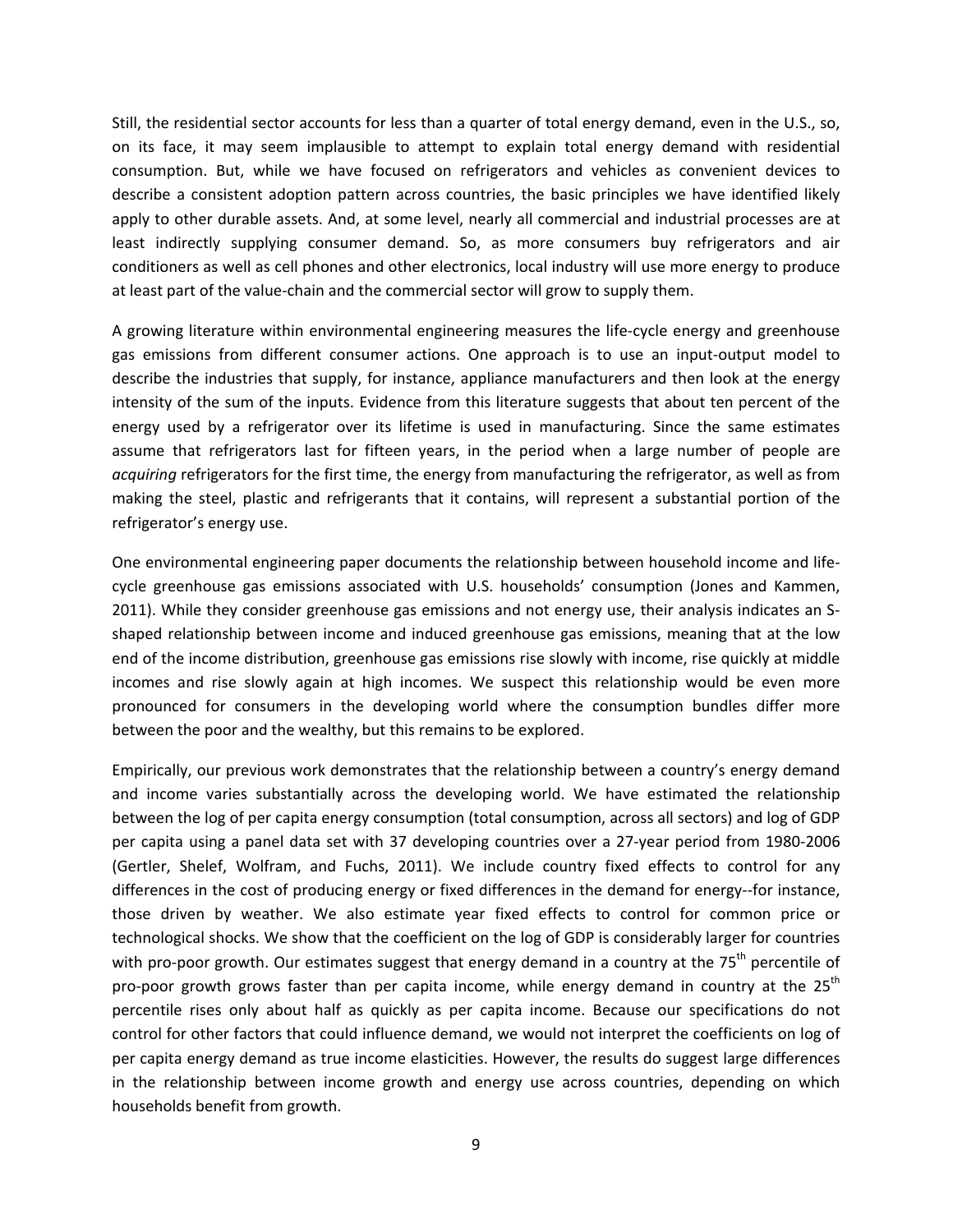#### **Rethinking Macro Energy Forecasts**

Unfortunately, we suspect that the forecasts of energy use in the developing world that we cited at the beginning of the paper do not account for the differences in growth along the extensive and intensive margins. As a result, they may seriously underestimate the likely near-term growth in energy demand.

What leads us to believe that Energy Information Administration might be wrong and how might this be linked to asset acquisition by households coming out of poverty? For one, as we documented in Figure 1, they are projecting that the *linear* trend in energy demand growth will slow down in the developing world. This seems implausible given the large number of people in the developing world who have yet to acquire even the most basic energy‐using assets (Table 1), and given the expected population growth in the developing world.

More systematically, it appears that the Energy Information Administration's past forecasts have consistently under-estimated energy demand in regions that have experienced pro-poor growth. We have compared their *2000 International Energy Outlook* forecast for each region's energy demand in 2005 with actual energy demand in 2005. Adjusting for errors in forecast GDP growth, China and Brazil, had, respectively, approximately 15 and 10 percent higher energy consumption in 2005 than the Energy Information Administration had predicted in the 2000 report.

Both Brazil and China had pro‐poor economic growth over this period. Brazil, for instance, launched the large and aggressive conditional cash transfer program, *Bolsa Família*, in 2003. The program, which currently benefits over 12 million households, has been credited with lifting 20 million people out of poverty (World Bank, 2010). While China has not had an explicit anti‐poverty program, it has had notable success reducing poverty since the early 1980s (for example, Ravallion and Chen, 2007). In contrast, the Energy Information Administration over‐estimated the growth in energy demand in the rest of Central and South America, where the share of people living in poverty has recently increased (World Bank 2011).

The forecasting model of the Energy Information Administration is complex, but thoroughly documented. The most recent documentation available suggests that the model does not fully account for potential differences in acquisition of home appliances and other assets across developing countries. For example, Energy Information Administration (2010b) reports the specific income elasticities used as inputs to the residential energy demand component of the model. The elasticity estimates are slightly higher in the developing world than the developed, but there are no differences across the developing world. Our hypothesis suggests that countries where many households are coming out of poverty (like Brazil in recent years) should have much higher income elasticities of demand for energy than countries where growth favors households at the higher end of the income distribution (like most of the rest of South America in recent years).

There are several different approaches to forecasting energy demand, an endeavor people have been engaged in for decades. The Energy Information Administration uses what would be characterized as a "top‐down" model, which relies on estimates of GDP growth and energy income elasticities. In the late 1970s, in the face of declining demand, which they suspected was related to saturation of appliance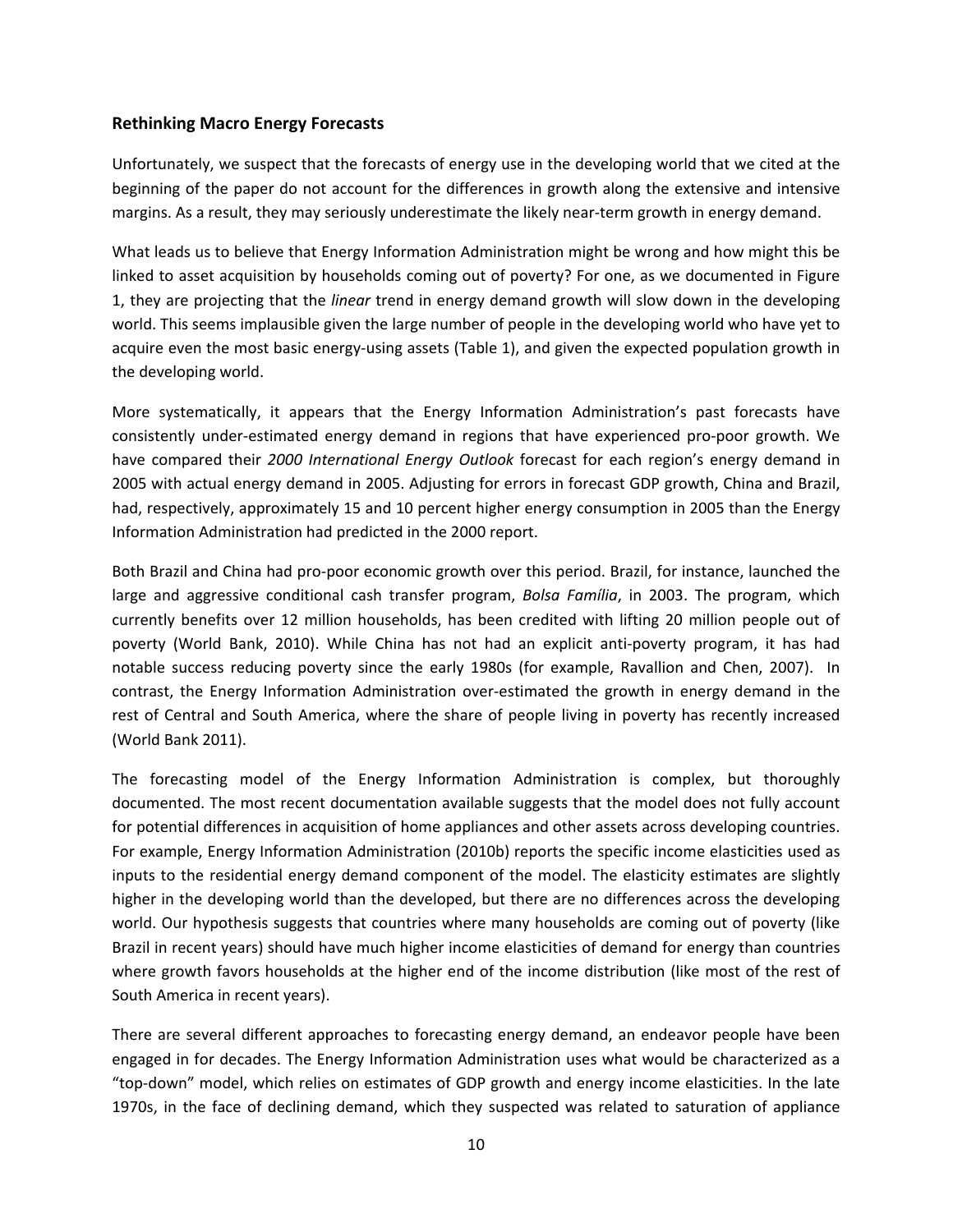holdings, the adoption of natural gas heating, and energy efficiency standards, California policymakers pioneered the application of end‐use modeling, which describes residential‐sector demand as the sum of demand across different uses (Blumstein, et al., 1979). While it might make sense for the Energy Information Administration to make country‐by‐country adjustments to income elasticities, it will also be valuable to develop end-use models to reflect rapid increase in the middle class within the developing world. For example, McNeil and Letschert (2010) model residential appliance uptake, although their specification is based on cross-country S-curves and do not reflect income distribution within a country.

#### **Conclusions**

Energy growth along the extensive margin, as low‐income households buy their first durable appliances and vehicles, will be an important driver of the demand for energy in the near future. Within a country, the adoption of energy‐using assets typically follows an S‐shaped pattern: among the very poor we see little increase in the number of households owning refrigerators, vehicles, air conditioners and other assets as incomes go up, above a first threshold income level, we see rapid increases of ownership with income, and above a second threshold, increases in ownership level off. Some countries have already experienced these transitions, while many others are likely to in the coming years. The large share of the world's population that has yet to go through the first transition suggests that there is likely to be a large increase in the demand for energy in the near future.

Current energy forecasts appear to understate the degree to which the distribution of economic growth affects energy demand. Energy forecasts have implications for the appropriate scale of investment in the energy infrastructure. Underestimates of demand may lead to underinvestment in energy production implying shortages and price spikes. Energy demand also has important implications for understanding the likely path of pollution, including both local pollutants and greenhouse gas emissions.

It is important to remember, however, that increases in the demand for energy associated with poverty reduction result from increases in household welfare. With a refrigerator, people may spend less time walking to stores or less time cooking. Refrigeration may affect nutrition patterns and improve health outcomes. Similarly, the switch from burning wood to using electric stoves for cooking may not only improve indoor air quality, but reduce greenhouse gas emissions because solid-fuel stoves are inefficient and gathering wood for cooking can lead to deforestation (Bruce, Rehfuess and Smith, 2011). While there is little direct evidence on the consequences of energy-using asset accumulation, Dinkelman (forthcoming) cleverly uses plausibly exogenous variation in the cost of laying electricity distribution lines in South Africa to show that village-level electrification leads to increased female labor force participation. Lipscomb, Mobarak and Barham (2011) use an engineering model of hydroelectric dam placement to predict county‐by‐county electrification in Brazil and find wide‐ranging benefits of electrification from increased employment and income to poverty reduction. Understanding the mechanisms underlying these development trends and expanding the set of outcomes analyzed remain important areas for future research.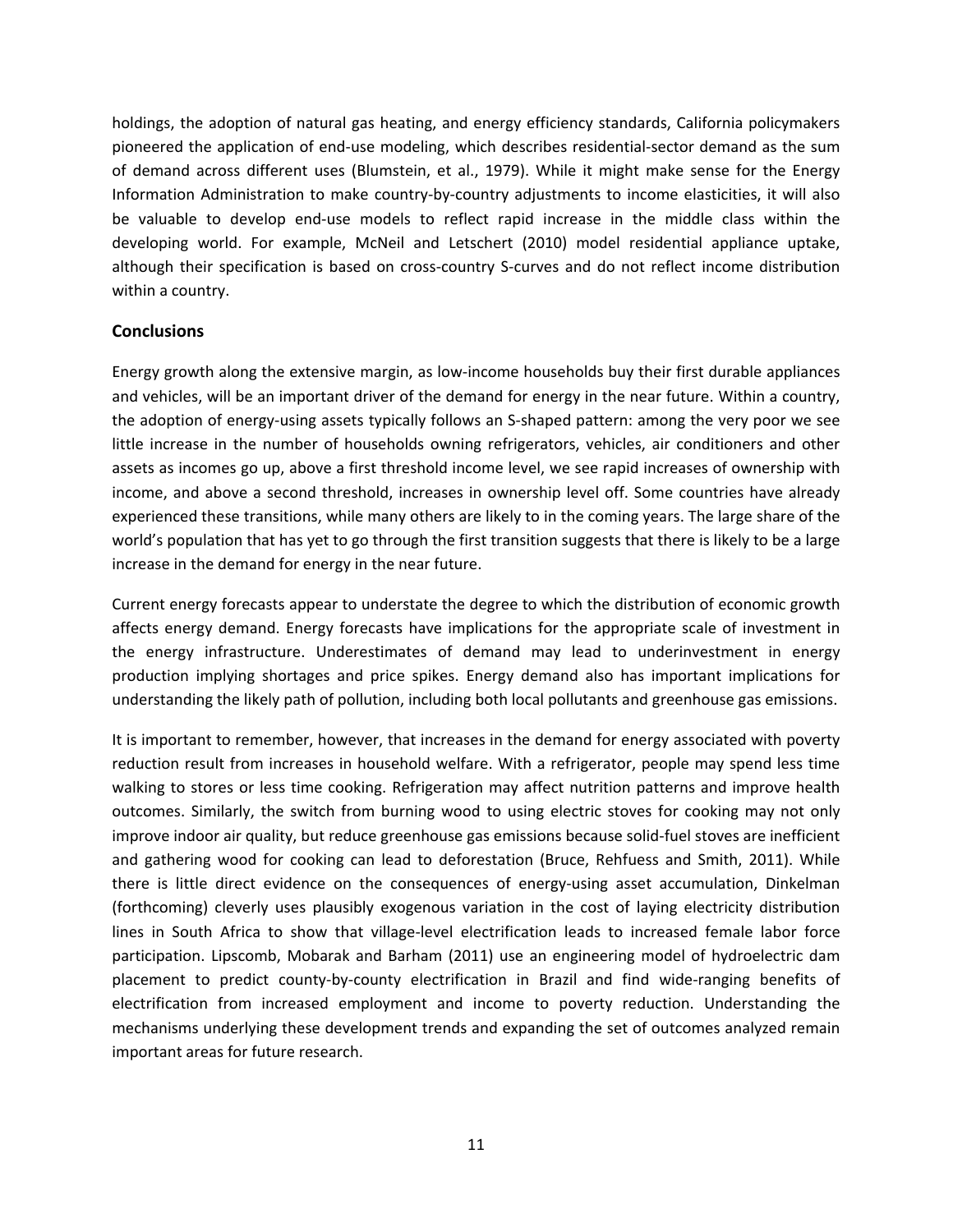The growth in energy demand along the extensive margin will also create some intriguing opportunities for energy policy. First, while it is an obvious point, poverty reduction is unambiguously good and keeping families in poverty is not a way to reduce energy demand. Second, to avoid shortages, price increases, and unexpected environmental impacts, each country needs to account for how poverty reduction and economic growth are likely to shape future demand for energy and make informed investments in energy infrastructure. Third, the pervasive governmental subsidies of energy prices in the developing world do not send the right signals for taking energy conservation or environmental externalities into account. Moreover, there is evidence from high-income countries that even if households face appropriate prices, they may make decisions about energy-using goods that are myopic. Finally, there is a chance to improve the energy efficiency of assets purchased by the large numbers of households about to come out of poverty through energy efficiency standards, subsidized distribution of efficient and environmentally friendly models, subsidized research on energy efficient technologies, and other market interventions. This could be very important, as most energy-using durables are long‐lived.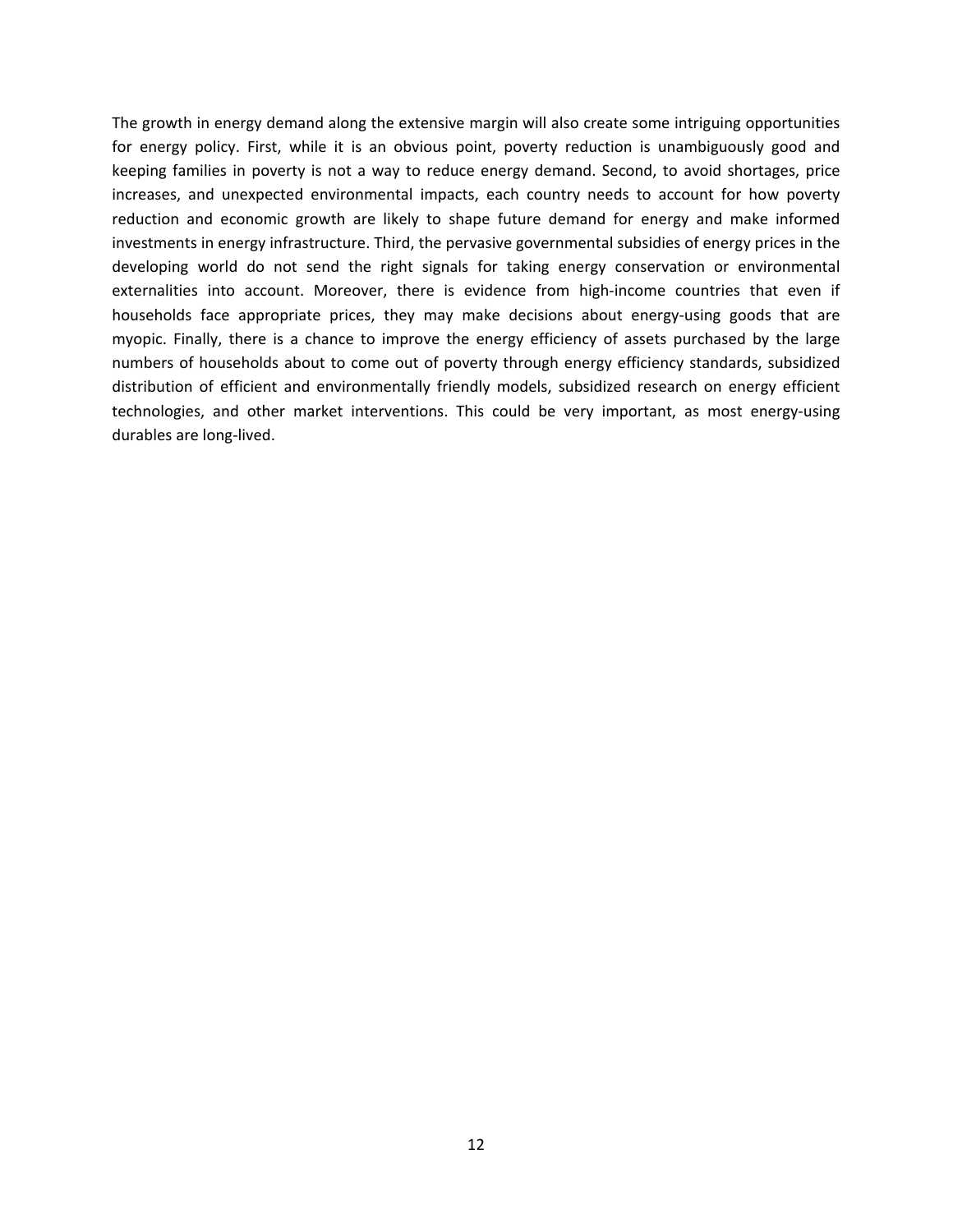#### **References**

ADEME /IEEA, Bosseboeuf D., Lapillonne B., Eichhammer W., Boonekamp P.,(2007) : "Evaluation of Energy Efficiency in the EU‐15: indicators and policies", ADEME /IEEA, Paris from http://www.odyssee‐ indicators.org/publications/chapters.php

Aghion, Philippe and Patrick Bolton. 1997. "A Theory of Trickle‐Development." The Review of Economic Studies, 64(2): 151‐172.

Auffhammer, Max. 2011. "The Relationship Between Air Conditioning Adoption and Temperature,"(unpublished, UC Berkeley, Department of Agriculture and Resource Economics).

Banerjee, Abhijit. 2004. "Contracting Constraints, Credit Markets, and Economic Development" in Advances in Economics and Econometrics: Theory and Applications, VIII World Congress of the Econometric Society, 3: 1‐46, Mathias Dewatripoint, Lars P. Hansen and Stephen J. Turnovsky, eds. Cambridge University Press.

Banerjee, Abhijit and Andrew F. Newman. 1993. "Occupational Choice and the Process of Development." Journal of Political Economy, 101(2): 274‐298.

Bruce N.G., E.A. Rehfuess and K.R. Smith. 2011. "Household Energy Solutions in Developing Countries." Nriagu JO (ed.) Encyclopedia of Environmental Health, 3:62‐75. Elsevier. Burlington.Chugh, Randy. 2011. "Dieselization of the Indian Car Market, an Empirical IO Perspective," (unpublished: University of Maryland, Department of Economics).

Dargay, Joyce, Dermot Gately and Martin Sommer. 2007. "Vehicle Ownership and Income Growth, Worldwide: 1960‐2030," (unpublished: New York University, Department of Economics).

Dargay, Joyce and Dermot Gately. 1999. "Income's Effect on Car and Vehicle Ownership, Worldwide: 1960‐2015," Transportation Research, Part A 33: 101‐138.

Deaton, Angus. 1986. "Panel Data from a Time Series of Cross Sections." Journal of Econometrics,30(): 109‐126.

de Mel, Suresh, David McKenzie, and Christopher Woodruff. 2008. "Returns to Capital in Microenterprises: Evidence from a Field Experiment." Quarterly Journal of Economics, 123(4): 1329–72

Dinkelman, Taryn. Forthcoming. "The Effects of Rural Electrification on Employment: New Evidence from South Africa," American Economic Review.

Dubin, Jeffrey A. and Daniel L. McFadden. 1984. "An Econometric Analysis of Residential Electric Appliance Holdings and Consumption," Econometrica, 52(2): 345‐362.

Elvidge, Christopher D. (2011) "Who's in the Dark—Satellite Based Estimates of Electrification Rates," in Urban Remote Sensing: Monitoring, Synthesis and Modeling in the Urban Environment. Xiaojun Yang Ed.John Wiley & Sons. Oxford.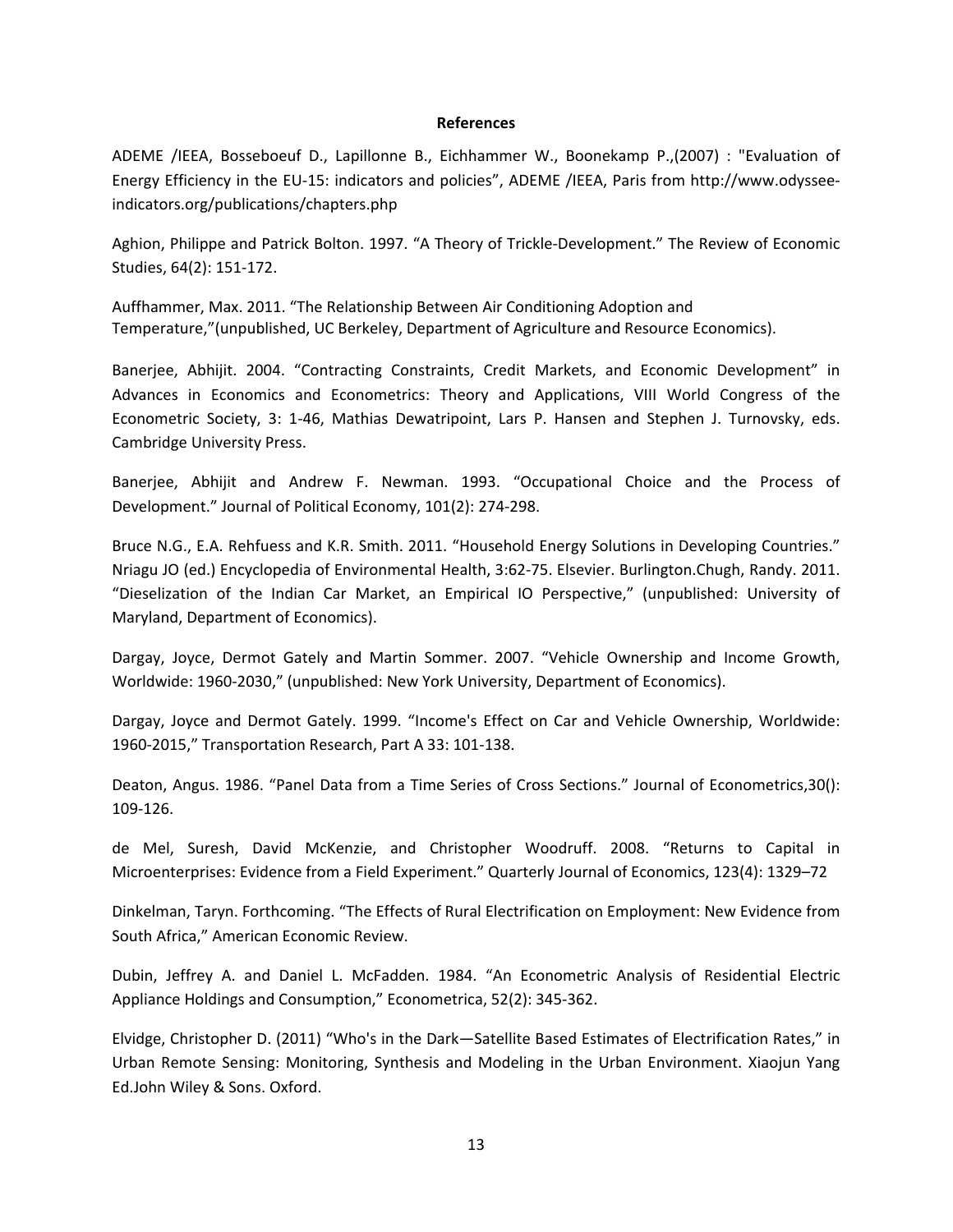Energy Information Administration. 2000. International Energy Outlook 2000. Washington, DC. Available at: www.eia.gov/oiaf/ieo/index.html

Energy Information Administration. 2008. International Energy Annual 2006. Washington, DC. Available at: www.eia.gov/emeu/international/energyconsumption.html

Energy Information Administration. 2010a. International Energy Outlook 2010. Washington, DC. Available at: www.eia.gov/oiaf/ieo/index.html

Energy Information Administration. 2010b. World Energy Projection System Plus: Residential Model. Washington, DC.

Energy Information Administration. 2011. International Energy Outlook 2011. Washington, DC. Available at: www.eia.gov/oiaf/ieo/index.html

Farrell, M. J. 1954. "The Demand for Motor‐Cars in the United States." Journal of the Royal Statistical Society. Series A (General), 117(2): 171‐201.

Fisher‐Vanden, Karen, Erin T. Mansur, and Qiong Wang. 2010. "Costly Blackouts? Measuring Productivity and Environmental Effects of Electricity Shortages." Working paper.

Galli, Rossana. 1998. "The Relationship between Energy and Income Levels: Forecasting Long‐Term Energy Demand in Asian Emerging Countries," Energy Journal, 19(4): 85‐105.

Gertler, Paul, Orie Shelef, Catherine Wolfram and Alan Fuchs. 2011. "Poverty, Growth, and the Demand for Energy." Working paper.

International Energy Agency. 2009. World Energy Outlook, 2009. Paris, France.

International Energy Agency. 2010. World Energy Outlook, 2010. Paris, France.

International Energy Agency. 2011. Energy Balances of Non‐OECD Countries, 2011 Edition. Paris, France.

Intergovernmental Panel on Climate Change. 2000. Special Report Emissions Scenarios, Summary for Policymakers. Accessed online at: http://www.ipcc.ch/pdf/special‐reports/spm/sres‐en.pdf

Jones, Christopher M. and Daniel M. Kammen. 2011. "Quantifying Carbon Footprint Reduction Opportunities for U.S. Households and Communities." Environmental Science and Technology, 45(9): 4088‐4095.

Letschert, Virginie and Michael McNeil. 2007. "Coping with Residential Electricity Demand in India's Future – How Much Can Efficiency Achieve?" Working paper, Lawrence Berkeley National Laboratory (LBNL 63199).

Lindh, Thomas and Henry Ohlsson. 1998. "Self‐Employment and Wealth Inequality." Review of Income and Wealth, 44(1):25‐42.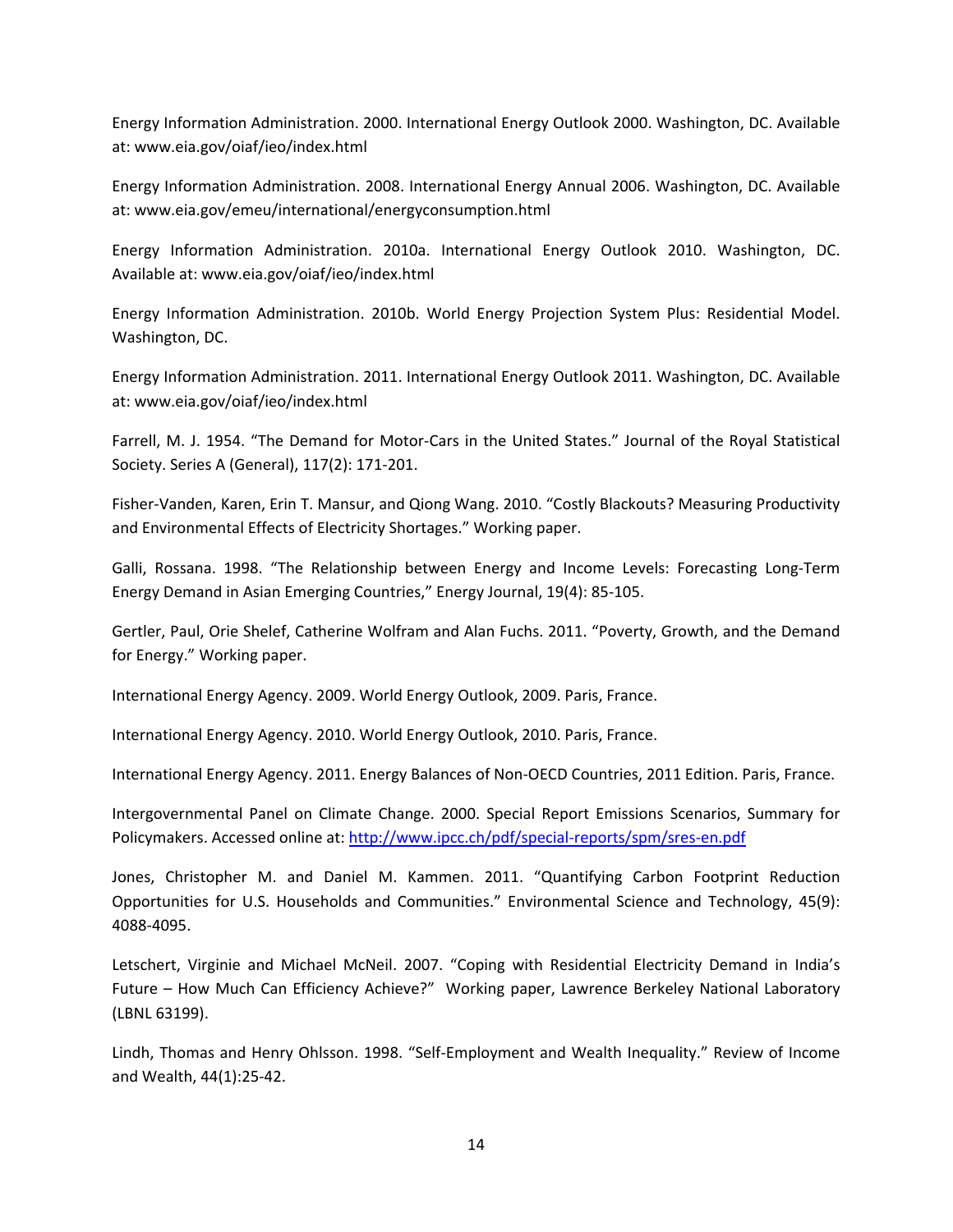Lipscomb, Molly, A. Mushfiq Mobarak and Tania Barham. 2011. "Development Effects of Electrification:

Evidence from the Geologic Placement of Hydropower Plants in Brazil." Working paper.

Lloyd‐Ellis, Huw and Dan Bernhardt. 2000. "Enterprise, Inequality and Economic Development". The Review of Economic Studies, 67(1):147‐168.

McNeil, Michael and Virginia Letschert. 2010. "Modeling Diffusion of Electrical Appliances in the Residential Sector." Energy and Buildings, 42: 783‐790.

McRae, Shaun. 2009. "Infrastructure Quality and the Subsidy Trap," Stanford Institute for Economic Policy Research, Discussion Paper 09‐017.

National Bureau of Statistics. 2010. China Energy Statistical Yearbook. Beijing, China.

Ni, Chunchun. 2009. China Energy Primer. Lawrence Berkeley National Laboratory, LBNL‐2860E.

Niez, Alexandra. 2010. Comparative Study on Rural Electrification Policies in Emerging Economies: Keys to Successful Policies. International Energy Agency.

Ravallion, Martin and Shaohua Chen. 2007. "China's (Uneven) Progress Against Poverty." Journal of Development Economics, 82(1): 1‐42.

UN‐Energy. 2003. "Assessing Policy Options for Increasing the Use of Renewable Energy for Sustainable Development: Modelling Energy Scenarios For Sichuan, China." At http://www.iaea.org/OurWork/ST/NE/Pess/assets/sichuan\_case\_study.pdf.

U.S. Department of Energy. 2011. 2010 Buildings Energy Data Book.

World Bank. 2010. "Lifting Families Out of Poverty in Brazil ‐‐ Bolsa Familia Program." Updated September 27. At < http://go.worldbank.org/QCZI04L470>.

World Bank, 2011. World Development Indicators.

World Bank. 2011. "Tapping East Asia and Pacific's Hydropower Potential." At http://go.worldbank.org/1TGPVE6VX0.

Zhou, Nan, David Fridely, Michael McNeil, Nina Zheng and Virginie Letschert, Jing Ke and Yarmina Saheb. 2011. "Analysis of Potential Energy Saving and CO2 Emission Reduction of Home Appliances and Commercial Equipments in China." Energy Policy, 39(8, August): 4541‐4550.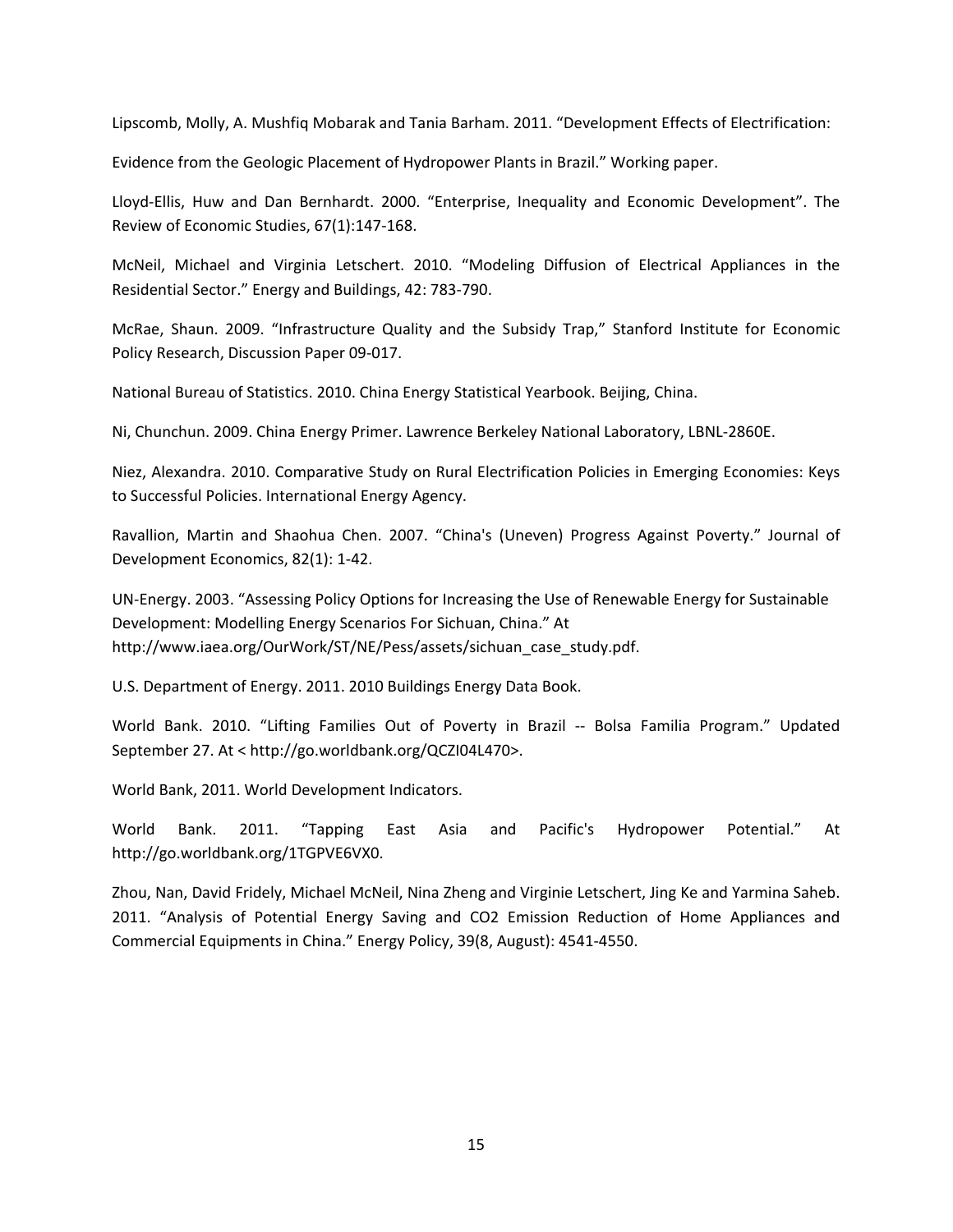



Source: Energy Information Administration, *International Energy Annual* (2008) and *International Energy Outlook* (2011).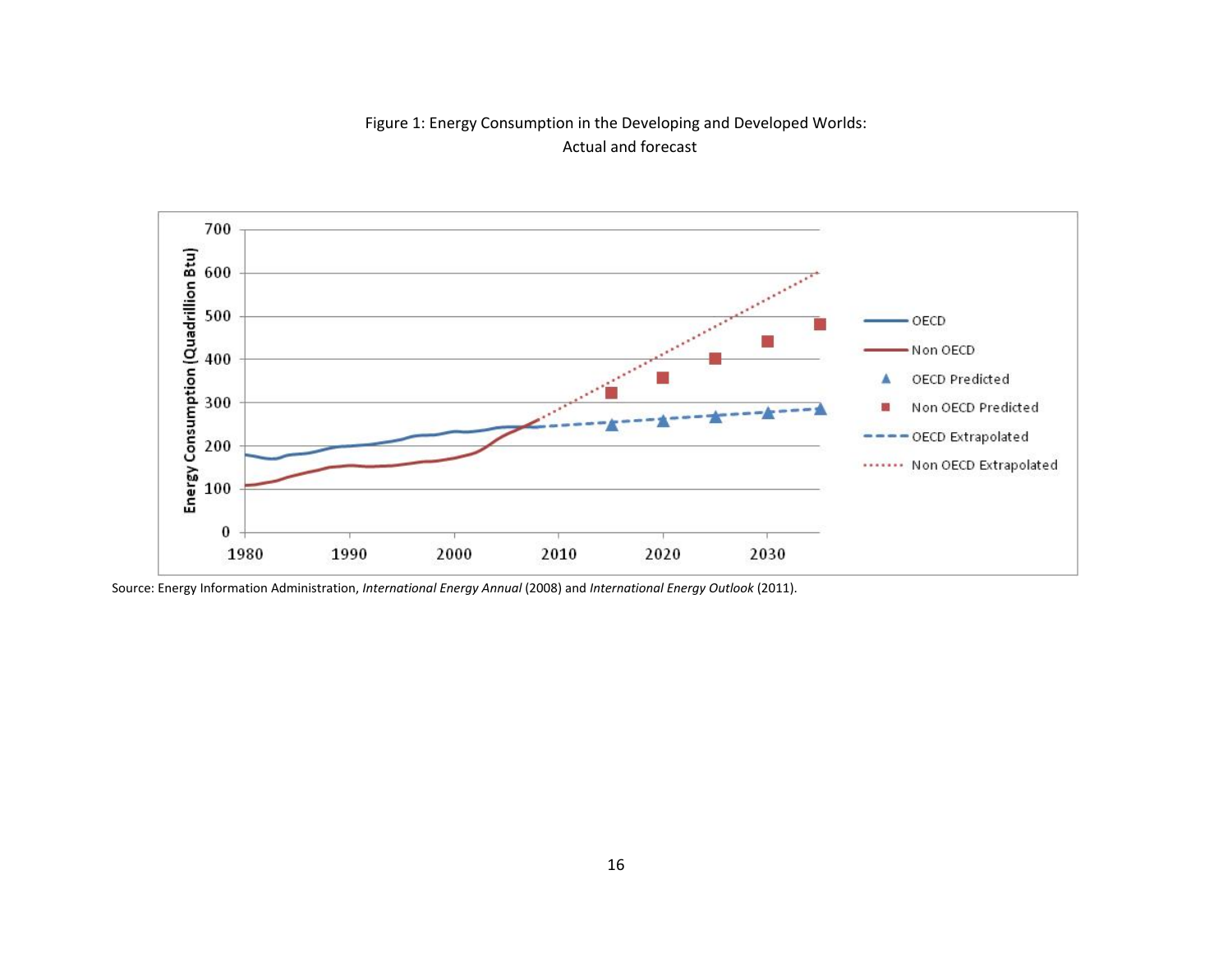

Figure 2: Appliance Ownership Rates by Consumption Level: Mexican refrigerators and vehicles, 2000

Source: 2000 Mexico *Encuesta Nacional de Ingreso y Gasto de los Hogares.* See data appendix for details.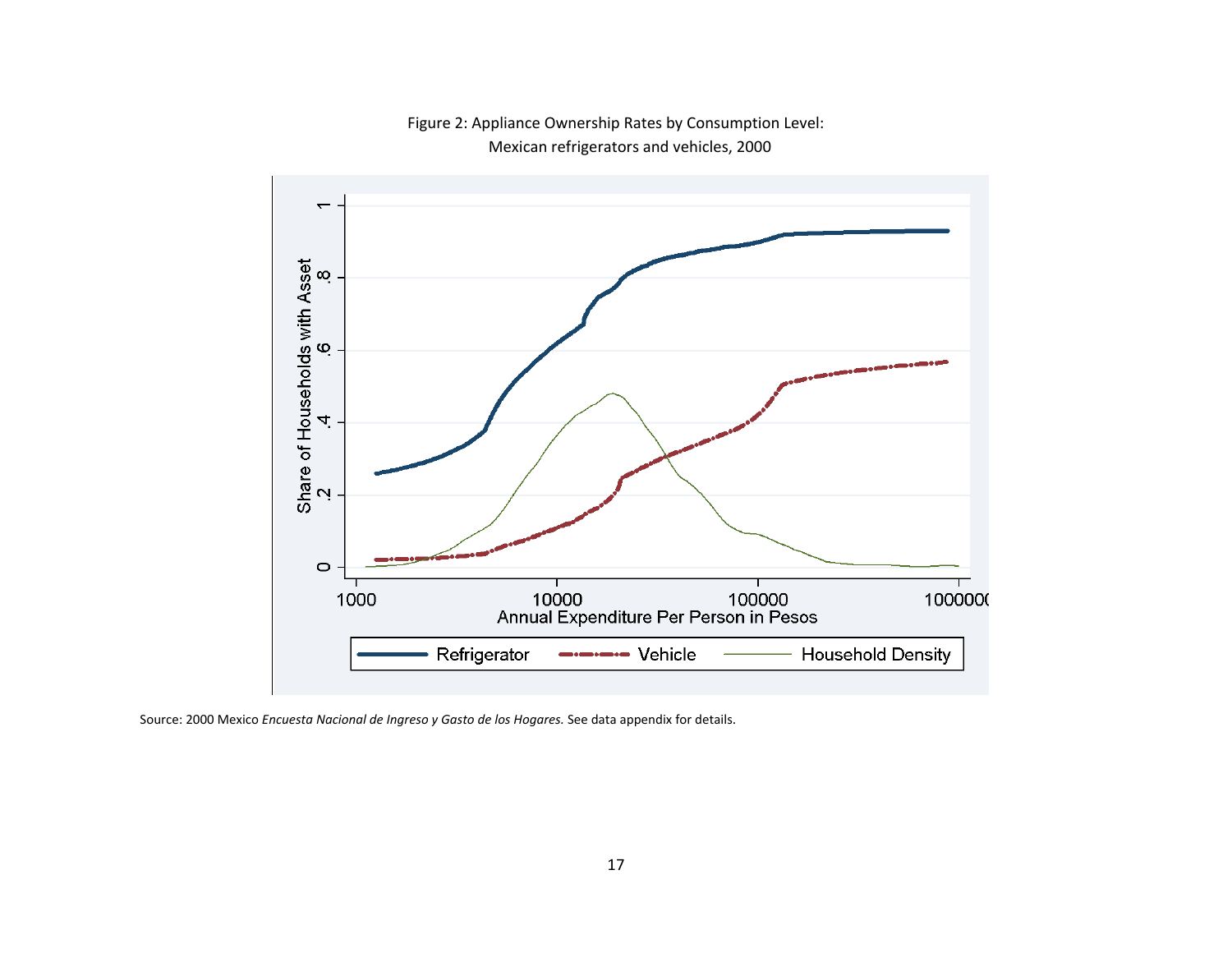|                                | <b>Bottom Quartile</b> |                          | <b>Middle Quartiles</b> |              | <b>Top Quartile</b>      |                          |
|--------------------------------|------------------------|--------------------------|-------------------------|--------------|--------------------------|--------------------------|
|                                | <b>Baseline</b>        | Annual                   | <b>Baseline</b>         | Annual       | <b>Baseline</b>          | Annual                   |
|                                | Ownership              | Acquisitions             | Ownership               | Acquisitions | Ownership                | Acquisitions             |
| Refrigerators                  |                        |                          |                         |              |                          |                          |
| Brazil (1992 - 2009)           | 40%                    | 2.6%                     | 76%                     | 1.1%         | 96%                      | 0.2%                     |
| Mexico (1996 - 2008)           | 32%                    | 2.9%                     | 70%                     | 1.4%         | 91%                      | 0.4%                     |
| China - Urban (1995 - 2002)    | 41%                    | 2.9%                     | 55%                     | 3.0%         | 87%                      | 0.6%                     |
| China - Rural (1995 - 2002)    | 1%                     | 1.1%                     | 4%                      | 1.8%         | 15%                      | 2.5%                     |
| India (2000 - 2007)            | 1%                     | 0.2%                     | 7%                      | 0.6%         | 23%                      | 1.0%                     |
| Indonesia (1999-2004)          | 2%                     | $< 0.05\%$               | 9%                      | 0.3%         | 40%                      | 2.6%                     |
| Sub Saharan Africa (1994-2005) | -                      | $\overline{\phantom{a}}$ | 8%                      | 0.3%         | $\overline{\phantom{a}}$ | $\overline{\phantom{a}}$ |
| Vehicles                       |                        |                          |                         |              |                          |                          |
| Mexico (1996 - 2008)           | 2%                     | 0.5%                     | 16%                     | 0.9%         | 49%                      | 0.3%                     |
| China - Urban (1995 - 2002)    | < 0.5%                 | < 0.05%                  | < 0.5%                  | $< 0.05\%$   | < 0.5%                   | 0.2%                     |
| India (2000 - 2007)            | < 0.5%                 | < 0.05%                  | 1%                      | 0.1%         | 4%                       | 0.2%                     |
| Indonesia (1999-2004)          | 1%                     | < 0.05%                  | 3%                      | 0.1%         | 14%                      | 0.7%                     |
| Sub Saharan Africa (1994-2005) | -                      |                          | 4%                      | 0.1%         | $\overline{\phantom{a}}$ |                          |

#### Table 1: Growth in Appliance and Vehicle Ownership by Income Quartile

Notes: Standard errors suggested by the number of observations in each survey are reported in the online data appendix, which also reports other details. Quartiles, other than Brazil, are based on total surveyed consumption. Brazil uses stated income instead of consumption. Sub Saharan Africa is not divided by quartile and all households are aggregated in the middle columns.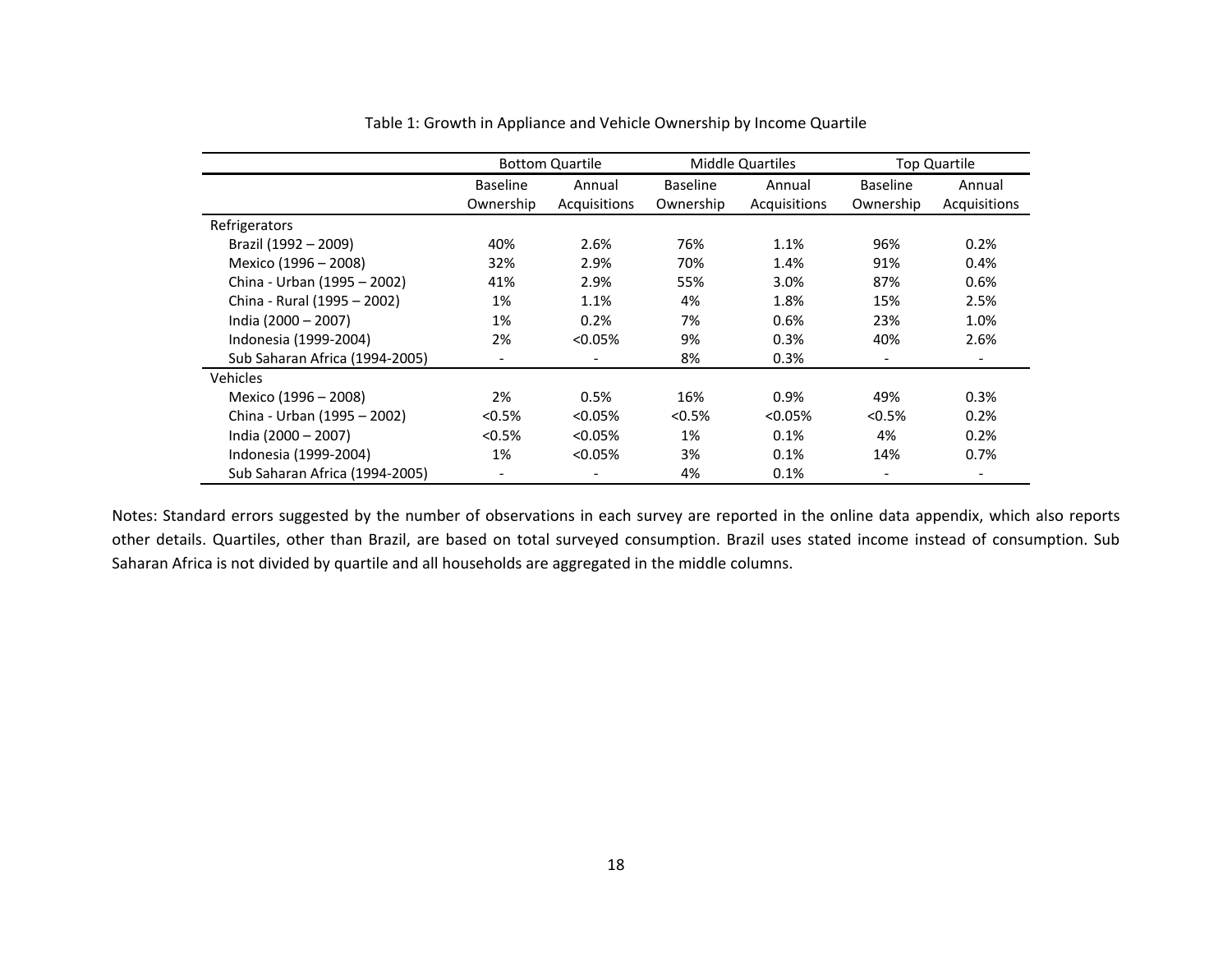#### Table 2: In Which Countries Do the Most People Live Without Electricity?

|                              | <b>Electrification Rate</b> | Number of People Without Electricity<br>(Millions) |
|------------------------------|-----------------------------|----------------------------------------------------|
| India                        | 65%                         | 404.5                                              |
| Bangladesh                   | 41%                         | 94.9                                               |
| Indonesia                    | 65%                         | 81.1                                               |
| Nigeria                      | 47%                         | 80.6                                               |
| Pakistan                     | 58%                         | 70.4                                               |
| Ethiopia                     | 15%                         | 68.7                                               |
| Democratic Republic of Congo | 11%                         | 57.0                                               |
| Myanmar                      | 13%                         | 42.8                                               |
| Tanzania                     | 12%                         | 36.8                                               |

Top-ten countries by population

Source: Electrification rates from International Energy Agency, World Economic Outlook 2009.See data appendix for details. Note that the World Economic Outlook 2011 lists higher electrification rates for several of these countries. The most dramatic change is for India, with <sup>a</sup> 75% electrification rate and 288 million people without electricity. The difference appears to be due to <sup>a</sup> new data collection methodology and highlights the uncertainty surrounding energy use in the developing world.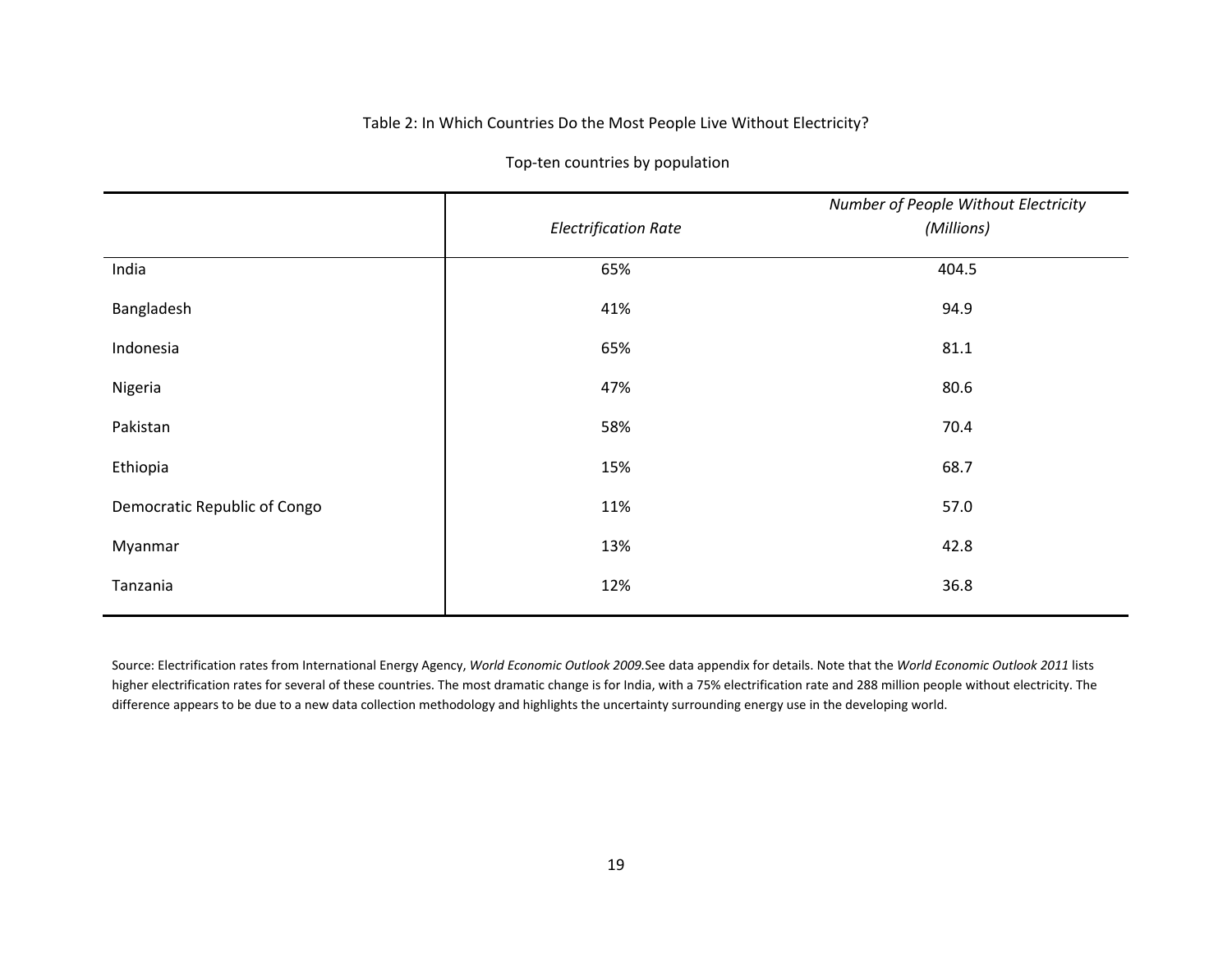|                                                          | Log Per Capita GDP |         | Additional                  |          | N  |
|----------------------------------------------------------|--------------------|---------|-----------------------------|----------|----|
|                                                          |                    |         | <b>Explanatory Variable</b> |          |    |
| <b>Baseline</b>                                          | 22.887***          | [1.806] |                             |          | 81 |
| Polity <sup>^</sup>                                      | 22.930 ***         | [1.731] | 0.296                       | [0.372]  | 81 |
| Corruption <sup>^</sup>                                  | 24.737***          | [2.529] | $-4.795$                    | [4.555]  | 81 |
| Annual growth in GDP                                     | 23.064***          | [2.024] | $-7.803$                    | [36.721] | 78 |
| Gini coefficient^                                        | 25.908 ***         | [3.162] | $-0.044$                    | [0.324]  | 64 |
| Poverty gap ^                                            | 15.540***          | [4.280] | $-0.980***$                 | [0.220]  | 62 |
| Change in poverty gap ^^                                 | 29.929 ***         | [2.976] | $0.429*$                    | [0.240]  | 49 |
| Financial openness^                                      | 23.818***          | [2.021] | $-1.596**$                  | [0.789]  | 75 |
| Share of population living in<br>urban areas^            | 19.429 ***         | [2.695] | 0.223                       | [0.138]  | 81 |
| Share of GDP from Natural<br>resource rents <sup>^</sup> | 23.899 ***         | [1.985] | $-0.210$                    | [0.187]  | 81 |

Table 3: Electrification Rates

^Average reported level in 2000 or later.

^^ Average reported level in 1980‐1994 minus average reported level in 1994 and later.

Note: Every row reports coefficient estimates from <sup>a</sup> separate cross‐country specification where the dependent variable is the country's electrification rate as <sup>a</sup> percentage as of 2008

Sources: Electrification rates from International Energy Agency, *World Economic Outlook.* Gini, Poverty Gap, Share of Population living in Urban Areas and Share of GDP from natural resource rents from World Bank, *World Development Indicators.* Polity from Polity2 measure from Polity IV Project. Corruption from World Bank, *Worldwide Governance Indicators.* Financial Openness per Lane and Milesi‐Ferretti is the sum of external assets and liabilities divided by GDP; data from the web appendix to "The External Wealth of Nations Mark II: Revised and Extended Estimates of Foreign Assets and Liabilities, 1970‐2004."